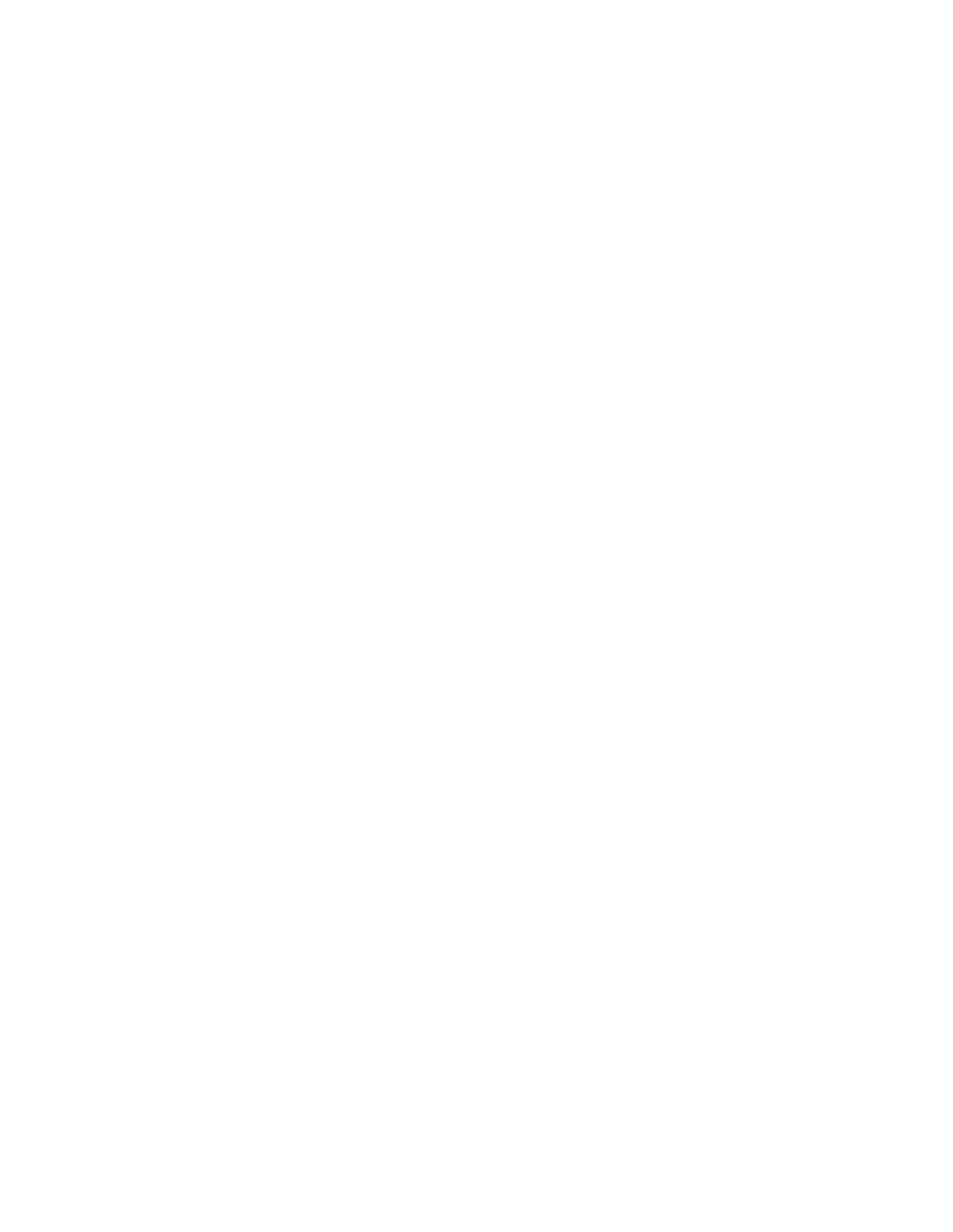## **IMF Working Paper**

## Research Department

## **Financial Globalization and Monetary Policy**

## **Prepared by Michael B. Devereux and Alan Sutherland<sup>1</sup>**

Authorized for distribution by Simon Johnson

December 2007

## **Abstract**

**This Working Paper should not be reported as representing the views of the IMF.** The views expressed in this Working Paper are those of the author(s) and do not necessarily represent those of the IMF or IMF policy. Working Papers describe research in progress by the author(s) and are published to elicit comments and to further debate.

**What does financial globalization imply for the design of monetary policy? Does the case for price stability change in an environment of large cross country gross asset holdings?. This paper is concerned with the effects of monetary policy under endogenous international portfolio choice and incomplete markets. With endogenous portfolios, monetary policy takes on new importance due to its impact on the distribution of returns on nominal assets. Surprisingly, we find an even stronger case for price stability in this environment. Even without nominal rigidities, price stability has a welfare benefit by enhancing the risk sharing capacity of nominal bond returns.**

JEL Classification Numbers: E52, E58, F41

 $\overline{a}$ 

Keywords: Portfolio Choice, International Risk Sharing

Author's E-Mail Address: devm@interchange.ubc.ca; ajs10@st-and.ac.uk

<sup>&</sup>lt;sup>1</sup> CEPR, University of British Columbia, and International Monetary Fund. CEPR and University of St Andrews. We thank Philippe Bacchetta, seminar participants in Georgetown University, the Board of Governors of the Federal Reserve System, and Johns Hopkins University for comments. This research is supported by the ESRC World Economy and Finance Programme, award number 156-25-0027. Devereux also thanks SSHRC, the Bank of Canada, and the Royal Bank of Canada for financial support.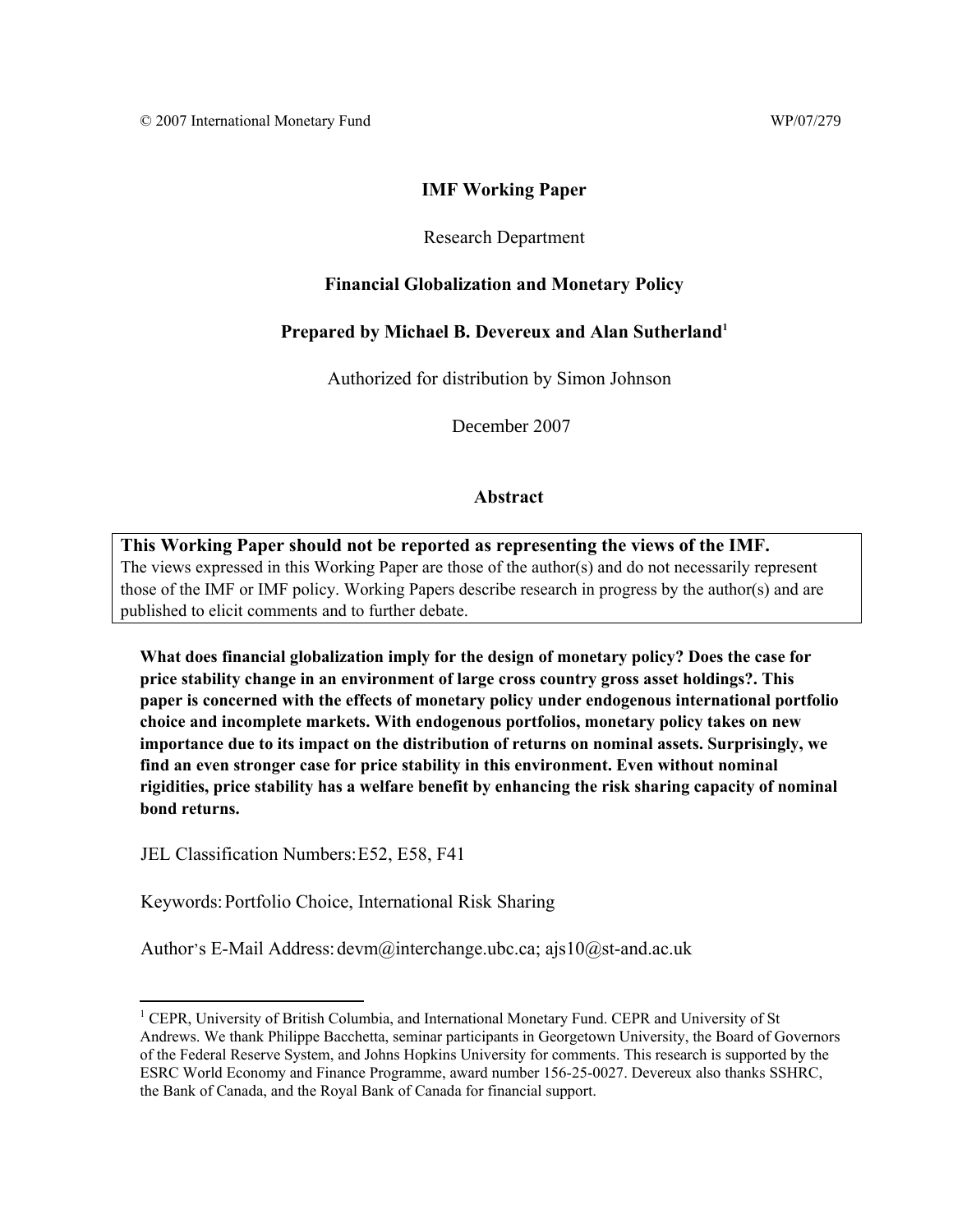| IV. Equilibrium Portfolios Under Alternative Asset Market Configurations15 |     |
|----------------------------------------------------------------------------|-----|
|                                                                            |     |
|                                                                            |     |
|                                                                            |     |
|                                                                            |     |
|                                                                            |     |
|                                                                            |     |
|                                                                            |     |
|                                                                            |     |
|                                                                            |     |
|                                                                            |     |
|                                                                            | .29 |
|                                                                            | .31 |

## Contents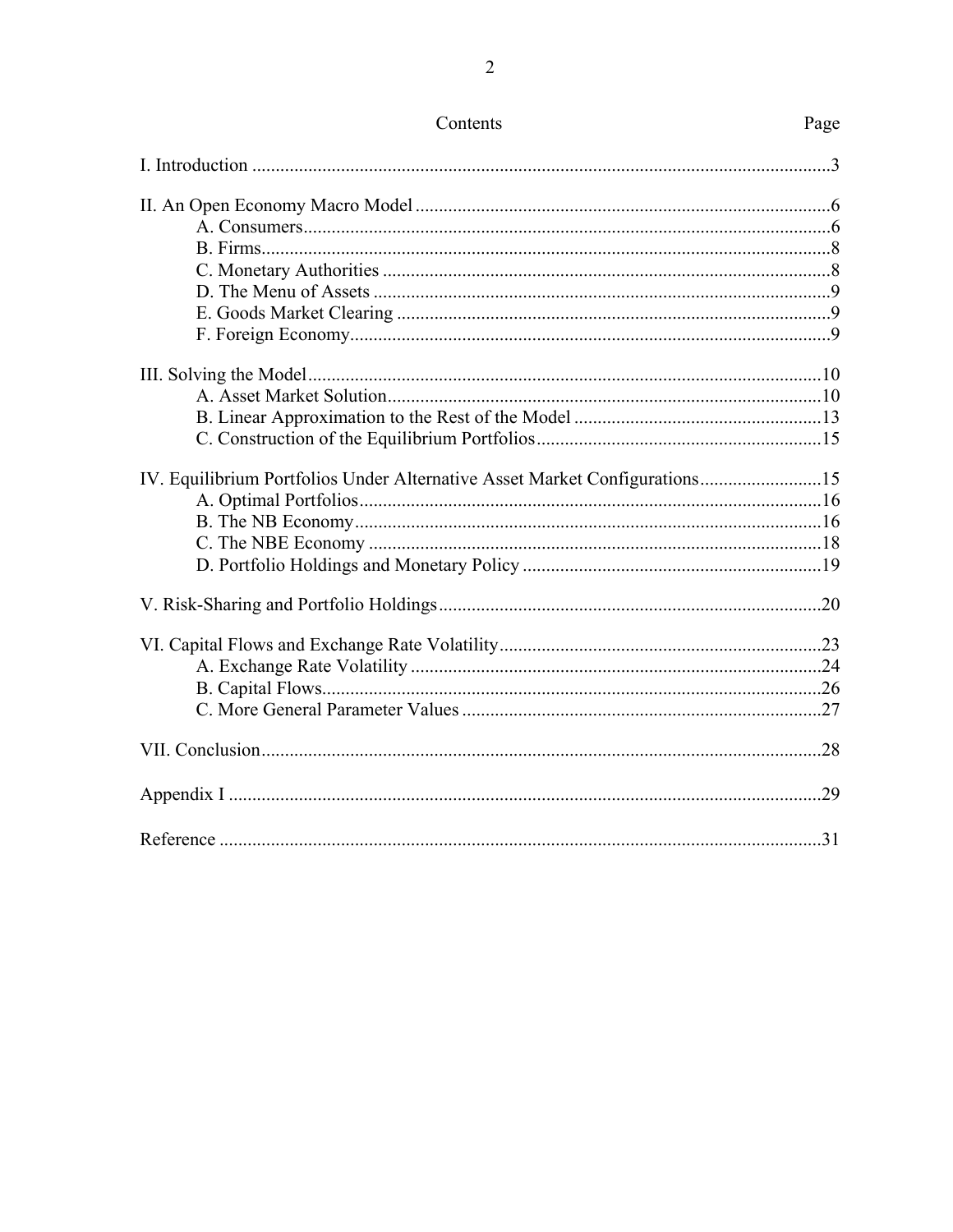## **I. INTRODUCTION**

The growth in the size and complexity of international financial markets has been one of the most striking aspects of the world economy over the last decade. Lane and Milesi-Ferretti (2001,2006) document the increase in gross holdings of cross-country bond and equities for a large group of countries. They describe this as a process of *financial globalization*. Economists and policy makers have speculated on the implications of financial globalization for the design of monetary policy<sup>2</sup>. There are many aspects to this question. Most central banks now either explicitly or implicitly follow a policy of inflation targeting. Under this policy, price stability, appropriately defined, is the principal goal of monetary policy. Is this conclusion altered by the presence of large cross country gross holdings of financial assets, where movements in asset prices and exchange rates may have significant wealth redistribution effects? In addition, should policy-makers be concerned about asset prices directly, rather than focusing on inflation in goods prices?

This paper constructs a two-country open economy model with endogenous portfolio choice. We can address the questions raised above, because our model determines the structure of gross holdings of cross-country financial assets. Our principal finding is that endogenous portfolio structure does not alter the case for price stability as an optimal monetary policy. In fact, it may even reinforce this case. In an environment where financial markets are incomplete, price stability is desirable because it enhances the international risk-sharing properties of nominal assets, even without nominal goods price rigidities.

An intellectual foundation for price stability in monetary policy has been given by King and Wolman (1989), Woodford (2003), and others. They have sticky-price dynamic general equilibrium models where a monetary rule devoted to stabilizing prices eliminates the inefficiency of costly price adjustment. In an open economy, the optimality of price stability as the sole goal of monetary policy depends on the structure of international financial markets. Benigno (2001) and Obstfeld and Rogoff (2002) show that the absence of full international risk-sharing may interact with the inefficiency arising from sticky prices, so that price stability may not constitute the unique optimal goal of monetary policy<sup>3</sup>.

A drawback of many of these papers is that international financial markets are modeled in a very rudimentary way. Financial markets are typically represented either by the absence of any type of international risk-sharing (e.g. trade in non-contingent bonds) or by full risksharing (complete markets). In reality, international financial markets are likely to be somewhere in the middle. In addition, previous literature has not distinguished gross from net cross-country asset holdings. Once we allow for endogenous portfolio choice, it is possible that monetary policy impacts on the structure or efficiency of international financial markets. And as mentioned, the presence of large gross holdings of different financial assets may in turn have repercussions for the choice of optimal monetary policy. Thus, the analysis of monetary policy with endogenous international portfolio structure is an important direction

 $\overline{a}$ 

<sup>&</sup>lt;sup>2</sup>See, for instance, Fergusen,  $(2005)$ , Fisher  $(2006)$ , and Rogoff  $(2006)$ .

<sup>&</sup>lt;sup>3</sup>Nevertheless, both papers conclude that, for reasonable quantitative estimates over parameters and volatilities, price stability represents a close approximation to an optimal policy. See also Devereux (2004).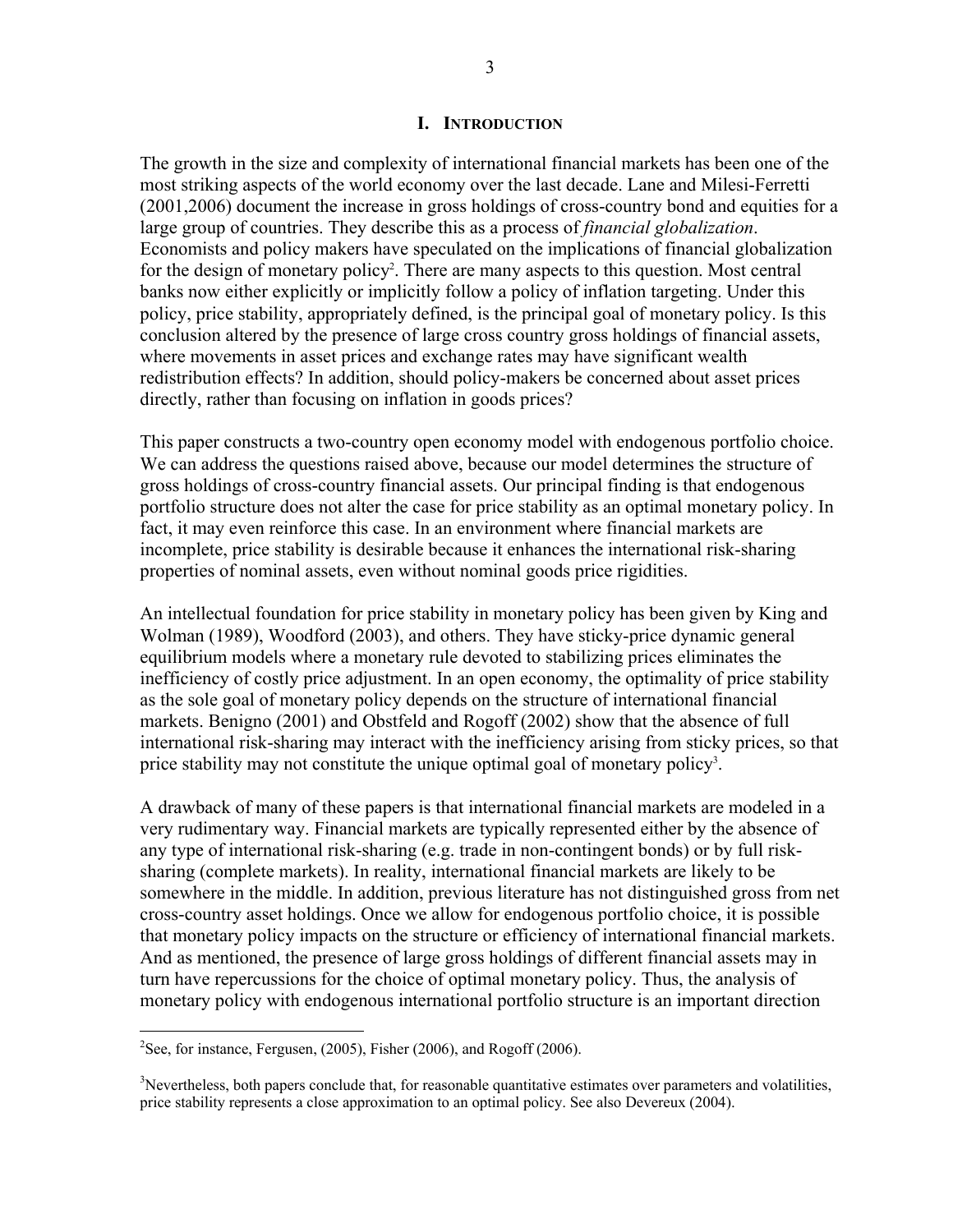## for this literature.

1

Until recently however, the analysis of portfolio structure in dynamic general equilibrium macro models was impeded by the difficulty in solving the higher order aspects of these models that are required to determine optimal portfolios, while retaining enough tractability to analyze the general equilibrium impact of shocks and monetary policy. This paper resolves this difficulty by making use of some recent results on the approximation of optimal portfolio choice in general equilibrium. We apply a methodology developed in Devereux and Sutherland (2006a), which shows how to incorporate optimal portfolio choice in a standard dynamic general equilibrium macro model in a tractable way. This is combined with an otherwise standard two-country model of an open economy with staggered price-setting, stochastic productivity and interest rate shocks, and monetary policy governed by an interest rate. The model is then solved under a number of financial market configurations, differing in the range of assets that are traded across countries. In the least complex of these, the only financial asset is a non-contingent real bond, and there is essentially no portfolio choice at all. In the most complex, there is trade in nominal bonds and equities, and given our stochastic environment, markets are complete. In an intermediate case, nominal bonds denominated in each country's currency can be traded. In this intermediate case, portfolio choice is endogenous, but asset markets are incomplete.

The model is simple enough to produce analytical solutions for gross asset holdings under each financial market configuration, and show how these depend on the stance of monetary policy, the relative importance of shocks, and the degree of price stickiness<sup>4</sup>. We can then use these results to ask how monetary policy interacts with portfolio choice in affecting macroeconomic outcomes, to investigate how monetary policy influences the degree of international risk-sharing, and to characterize an optimal monetary. Since the stance of monetary policy determines the stochastic properties of inflation and the nominal exchange rate, it affects the properties of returns on both nominal bonds and equities, which in turn govern both the endogenous portfolio choices of agents as well as the equilibrium degree of international risk-sharing.With trade in both bonds and equities, there are complete markets, and all possible international risk-sharing is exploited, for any monetary policy. Then we find that the portfolio composition of bonds and equities is independent of the monetary policy rule. Thus, under complete markets, there is no interaction between country portfolios and monetary policy. Then price stability is an optimal policy for conventional reasons, since it eliminates the welfare losses coming from slow price adjustment.

On the other hand, when assets markets are restricted to trade only a real non-contingent bond, the results of Benigno (2001) and Obstfeld and Rogoff (2002) apply. A monetary policy that deviates from price stability would in general be desirable, so as to alleviate risksharing inefficiencies.

But in the intermediate case, with international trade in nominal bonds, the implications for monetary policy are substantially different. In this case, asset markets are incomplete, and the monetary policy rule does affect the composition of countries portfolios. Monetary policy

<sup>&</sup>lt;sup>4</sup>The method of Devereux and Sutherland (2006a) is fully general, however, and is not restricted to models simple enough to be characterized analytically.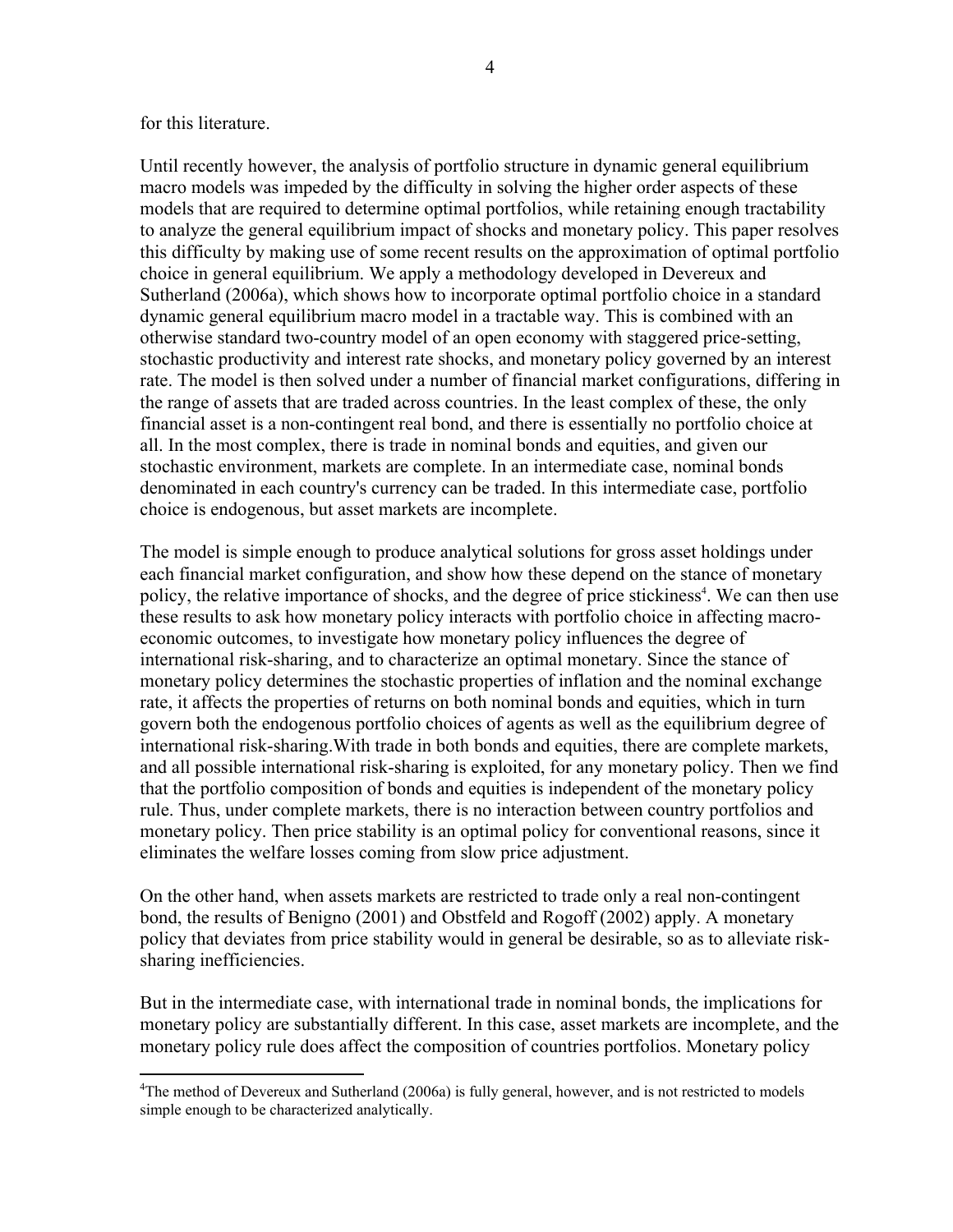actually plays a dual role. First, it can be used so as to support the flexible price equilibrium of the economy, as in the standard model. In general, we would expect such a policy not to be fully optimal, due to market incompleteness. But this does not take account of the secondary role of monetary policy. Monetary policy can enhance the degree of international risk-sharing itself, by improving the risk-hedging properties of nominal bonds in optimal portfolios. This second property of policy is conceptually independent of the first. In fact, it remains useful even in a flexible price economy. Our results show that in an environment where nominal bonds are traded, a policy of strict price stability will endogenously generate full international risk-sharing. Strict price stability is therefore desirable on both counts. It supports the flexible price outcome, and it also allows nominal bond returns to offer full risksharing against country specific productivity shocks. Moreover, even if prices are fully flexible, with incomplete asset markets there is still a non-trivial welfare case for price stability.

More generally, the results imply that financial globalization does not affect the fundamental aims of monetary policy. Although our model produces a international financial structure where countries are holding large offsetting gross nominal asset positions, so that exchange rate movements can generate substantial `valuation effects', the presence of these effects does not directly change the optimal monetary rule. Because portfolios are chosen optimally, the wealth redistribution arising from exchange-rate-induced valuation effects represent the workings of an efficient international financial structure. Moreover, monetary authorities do not have to be concerned with these redistributions. It is still the case that monetary authorities are best to use the exchange rate in the traditional Friedman (1953) manner - to generate efficient terms-of-trade adjustment. The new insight from this paper is that it may be desirable to have the nominal exchange rate play the same role as in Friedman's analysis, even without his underlying assumption of sluggish nominal goods price adjustment.

Our results do show however that the effects of monetary policy on other variables may be very different in a model with endogenous portfolio choice than in the standard analysis. Because the monetary rule leads to changes in the structure of international portfolios, the effects of monetary policy may be the opposite of what traditional reasoning would imply. For instance, a policy putting more weight on price stability may increase rather than reduce exchange rate volatility and the volatility of international capital flows. Because the exchange rate represents the excess return on nominal bonds, this means that an optimal monetary policy may increase rather than reduce asset price volatility.

This paper is related to a growing literature on the analysis of portfolio composition and financial markets in dynamic general equilibrium models. As mentioned, the method we use is developed in Devereux and Sutherland (2006a). Related papers are Engel and Matsumoto (2006), Evans and Hnatkovska (2006), and Kollmann (2006). Engel and Matsumoto (2006) incorporate endogenous portfolio choice into a complete markets version of a sticky-price open economy macro model, focusing on the `home equity bias' puzzle. They do not directly analyze the role of monetary policy. Kollmann (2006) and Evans and Hnatkovska (2005) construct non-monetary dynamic general equilibrium environments with endogenous portfolio choice. Kollmann's (2006) analysis is based on complete markets, also examining the determinants of home equity bias. Evans and Hnatkovska (2005) employ a numerical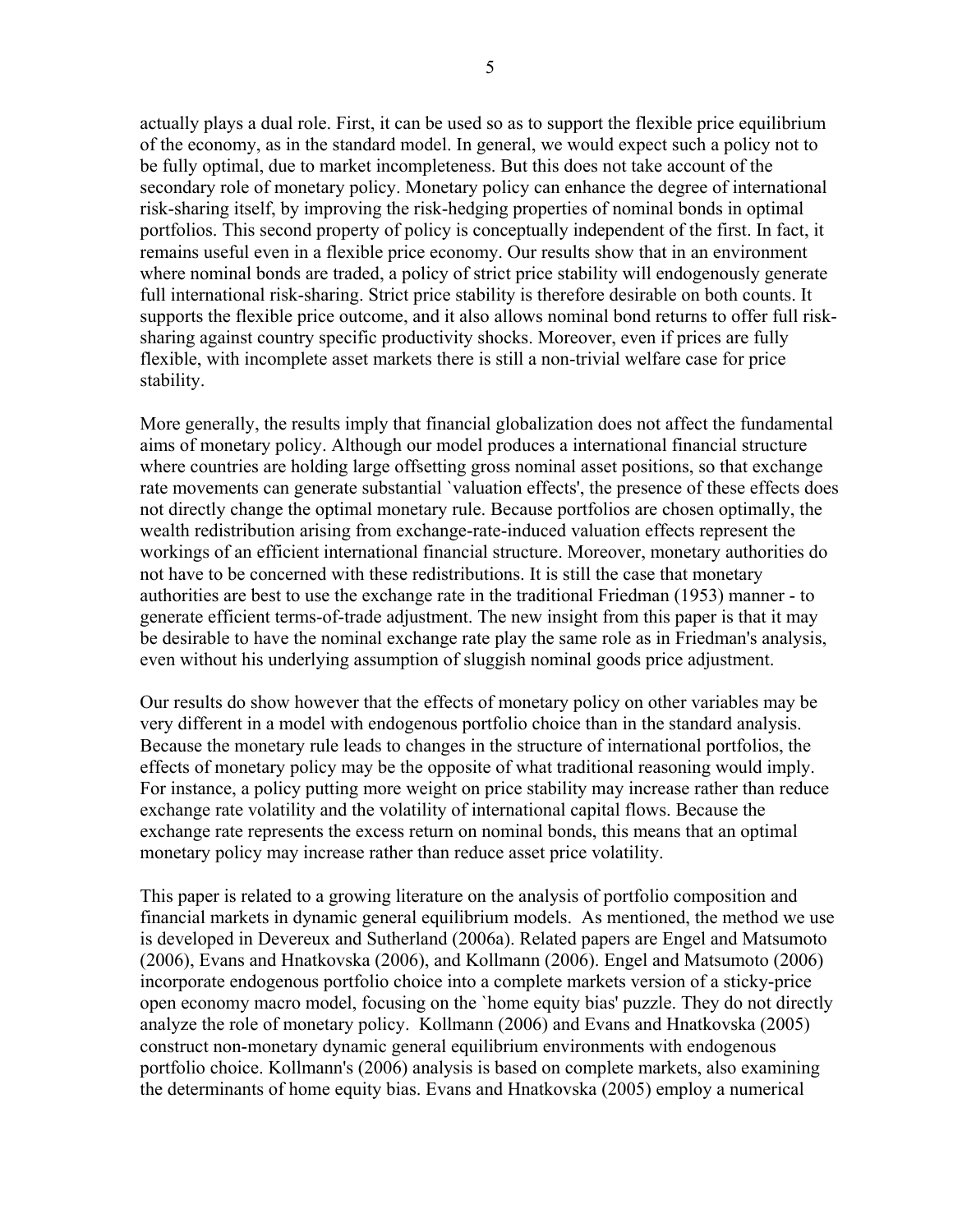approximation method to solve for portfolio choice<sup>5</sup>.

A slightly older literature has examined the determinants of trade in nominal bonds. Svensson (1989) develops a stochastic, two country, two period cash in advance model to analyze the determinants of nominal bond trading and the welfare gains to asset trade, but does not characterize the specific gross portfolio positions or the determination of optimal monetary policy. Bacchetta and Van Wincoop (2000) also develop a two period endowment economy model, and obtain optimal portfolios in a model where equity and nominal bonds are traded. They focus on the impact of nominal bonds on capital flows. An early fundamental contribution is Helpman and Razin (1978).

The next section develops the open economy model. Section 3 discusses the approach to solving for optimal portfolios. Section 4 solves for the optimal portfolios and discusses the effects of monetary policy on portfolios. Some conclusions follow.

## **II. AN OPEN ECONOMY MACRO MODEL**

We develop a basic two-country open economy model. There is a 'home' and 'foreign' country, with each country being specialized in a particular range of products. Households maximize utility over an infinite horizon. It is assumed that consumers in each country can trade in a range of financial assets. We vary the menu of available assets, but at its most extensive there are four assets, consisting of home and foreign equity shares, and home and foreign nominal bonds. The payoffs to each of these assets are defined below. We also allow for two types of shocks; interest rate (or financial market) shocks, and shocks to productivity, in each country.

## **A. Consumers**

All agents in the home country have utility functions of the form:

1

$$
U = E_0 \sum_{t=0}^{\infty} \left[ \frac{C_t^{1-\rho}}{1-\rho} - KL_t \right]
$$
 (1)

where  $\rho > 0$ , *C* is a consumption index defined across all home and foreign goods, *L* is labor supply and  $E$  is the expectations operator. The consumption index  $C$  for home agents is given by:

$$
C = \left[ \mu^{\frac{1}{\theta}} C_H^{\frac{\theta-1}{\theta}} + \left( 1 - \mu \right)^{\frac{1}{\theta}} C_F^{\frac{\theta-1}{\theta}} \right]^{\frac{\theta}{\theta-1}}
$$
(2)

where  $C_H$  and  $C_F$  are indices of individual home and foreign produced goods with an elasticity of substitution between individual goods denoted  $\phi$ , where  $\phi > 1$ . The parameter  $\theta$  in (2) is the Armington elasticity of substitution between home and foreign goods. The

<sup>&</sup>lt;sup>5</sup>See also related papers by Devereux and Saito (2006), Ghironi et al. (2005), and Tille (2004). In addition, Tille and Van Wincoop (2007) present a method similar to that used in this paper.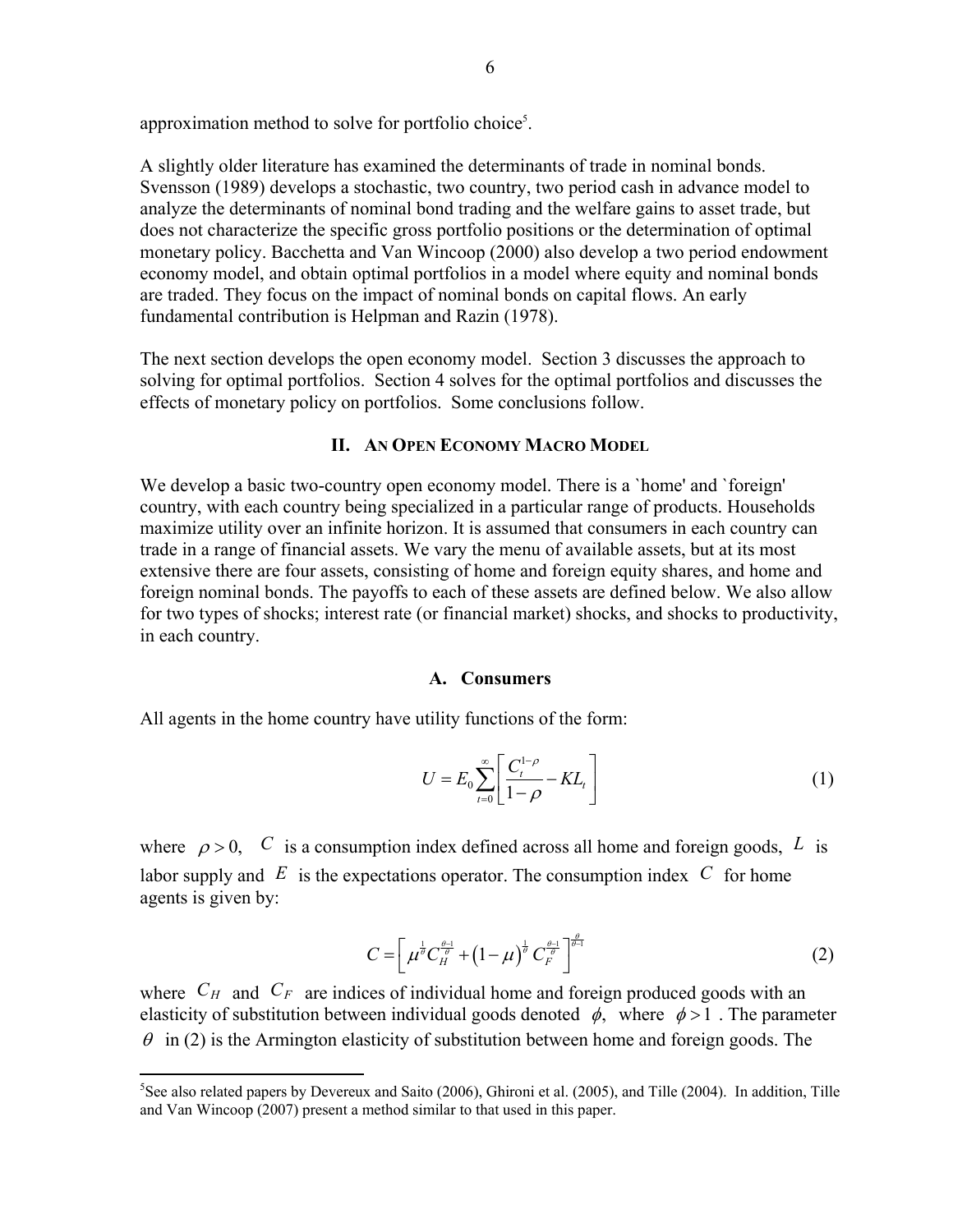parameter  $\mu$  measures the importance of consumption of the home good in preferences.

The aggregate consumer price index for home agents is therefore:

$$
P = \left[ \mu P_H^{1-\theta} + (1-\mu) P_F^{1-\theta} \right]^{1-\theta} \tag{3}
$$

where  $P_H$  and  $P_F$  are the aggregate price indices for home and foreign goods. The budget constraint of the home country agent is:

$$
P_{t}C_{t} + W_{t+1} = w_{t}L_{t} + P_{t}\Pi_{t} + P_{t}\sum_{k=1}^{N}\alpha_{k,t-1}r_{kt}
$$
\n(4)

where  $W_t$  denotes the net value of nominal wealth for the home agent,  $W_t$  is the nominal wage, and Π*t* is the real profit stream of the home firm that accrues to the home country agent. The final term represents the total return on the home country portfolio, which is comprised of *N* assets, where in our case  $N \leq 4$ . The term  $\alpha_{k,t-1}$  represents the real holdings of asset  $k$ , brought into period  $t$  from the end of period  $t-1$ , and  $r_{k}$ , is the period *t* real return on this asset. It is assumed that the home consumer is the default owner of home firms and receives all profits from home firms. In cases where an international equity market exists however, claims to home profits may be transferred to foreign consumers via trade in equity shares<sup>6</sup>. From the definition of wealth, it must be the case that:

$$
W_t = P_t \sum_{k}^{N} \alpha_{k,t-1}
$$

That is, the total period *t* −1 investment in assets must add up to beginning of period *t* wealth.

The conditions for consumers' utility maximization are standard. The home consumer's demand for home and foreign goods may be written as:

$$
C_H = \mu \left(\frac{P_H}{P}\right)^{-\theta} C, \qquad C_F = (1 - \mu) \left(\frac{P_F}{P}\right)^{-\theta} C.
$$

The optimal consumption-leisure tradeoff implies:

 $\overline{a}$ 

<sup>&</sup>lt;sup>6</sup>Firms earn monopoly profits because each firm is the monopoly supplier of a differentiated good. Note also that, because the home agent receives all home profits, in a symmetric equilibrium with zero net foreign assets

<sup>(</sup> $W_t = 0$ ), gross portfolio holdings exactly offset each other in value terms. This is simply an accounting

convention which simplifies the development of the model, but it is not at all critical. It is easy to treat all profit income as traded on a stock market (so that wage earnings represent the home residents' only non-portfolio income). In this case, even in a symmetric equilibrium with zero net foreign assets, agents in each economy would have non-zero *net* portfolio positions. The solution method for optimal portfolios applies equally to this environment.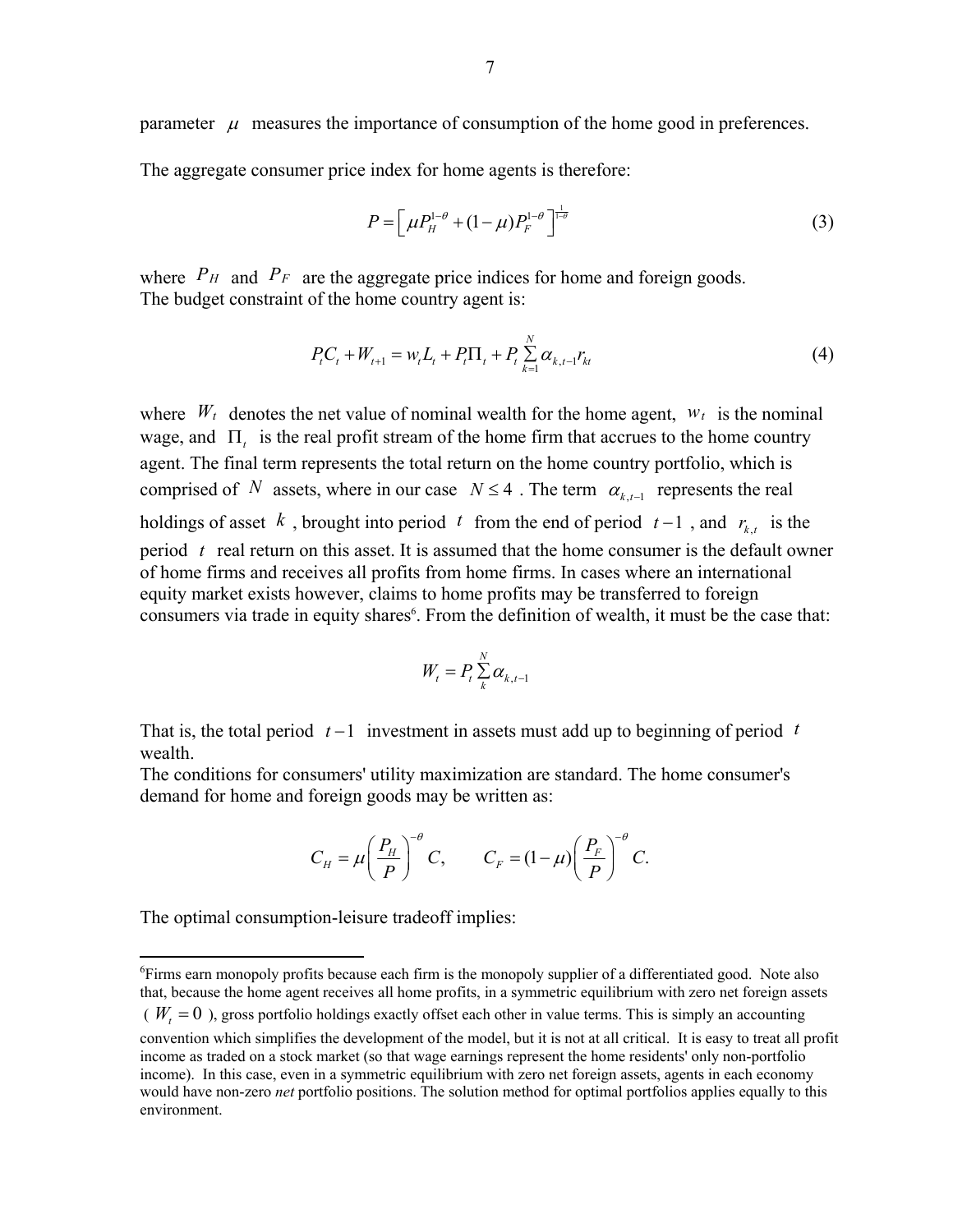$$
\frac{w_t}{P_t}C_t^{-\rho} = K.
$$
\n(5)

Optimal consumption and portfolio choices are characterised by the conditions:

$$
C_t^{-\rho} = \beta E_t C_{t+1}^{-\rho} r_{N,t+1},\tag{6}
$$

$$
EtCt+1-\rho(rk,t+1 - rN,t+1) = 0, \t k = 1..N-1.
$$
\t(7)

## **B. Firms**

Firms produce differentiated products. The production function for a good produced by firm *i* is

$$
Y(i) = AL(i),
$$

where  $\Lambda$  is a common stochastic productivity shock. We assume that:

$$
\log A_t = \zeta \log A_{t-1} + u_t,\tag{8}
$$

where  $0 \leftrightarrow \infty$   $\leftrightarrow$  1 and  $u_t$  is an i.i.d. shock with  $E_{t-1}[u_t] = 0$  and  $Var[u_t] = \sigma_u^2$ .

Firms maximize profits. Sticky prices are modelled in the form of Calvo-style contracts with a probability of re-setting price given by  $1 - \kappa$ . To keep the model as close as possible to the benchmark open economy formulation, we assume that all prices are pre-set in terms of producer's currency. If firms use the discount factor  $\Omega_{t+i}$  to evaluate future profits, then we may write out the dynamics of the newly-set price  $\widetilde{P}_H$  and the home price index  $P_H$  as:

$$
\widehat{P}_{H,t} = \frac{\phi}{\phi - 1} \frac{E_t \sum_{i=0}^{\infty} \Omega_{t+i} \frac{w_{t+i}}{A_{t+i}} X_{H,t+i}}{E_t \sum_{i=0}^{\infty} \Omega_{t+i} X_{H,t+i}}, \qquad P_{H,t} = \left[ (1 - \kappa) \widehat{P}_{H,t}^{1 - \phi} + \kappa P_{H,t-1}^{1 - \phi} \right]^{\frac{1}{1 - \phi}}, \tag{9}
$$

where  $X_{H,t\mathbb{F}}$  represents demand for the home firm's output<sup>7</sup>.

 $\overline{a}$ 

## **C. Monetary Authorities**

Monetary policy is represented as a Taylor-type interest rate rule. We assume that both

 $<sup>7</sup>$ In an incomplete markets environment, there is an open question as to what determines the discount factor</sup>

 $\Omega$ <sub>t+i</sub>. If firms are to discount future profits at the same discount rate as their shareholders, then both home and

foreign intertemporal rates of substitution would need to enter into the firm's evaluation of future profits. Fortunately, at the level of approximation in which the portfolio solution is obtained, any time variation in the firm's discount factors drops out. Since all the non-portfolio equations in the model are evaluated by linear approximation around a steady state without growth, the discount factor at this level of approximation will simply be  $\beta$ , the common subjective time discount factor of consumers. As a result, the price dynamics of the model are identical to those of the standard producer currency pricing model of Benigno and Benigno (2005), for instance.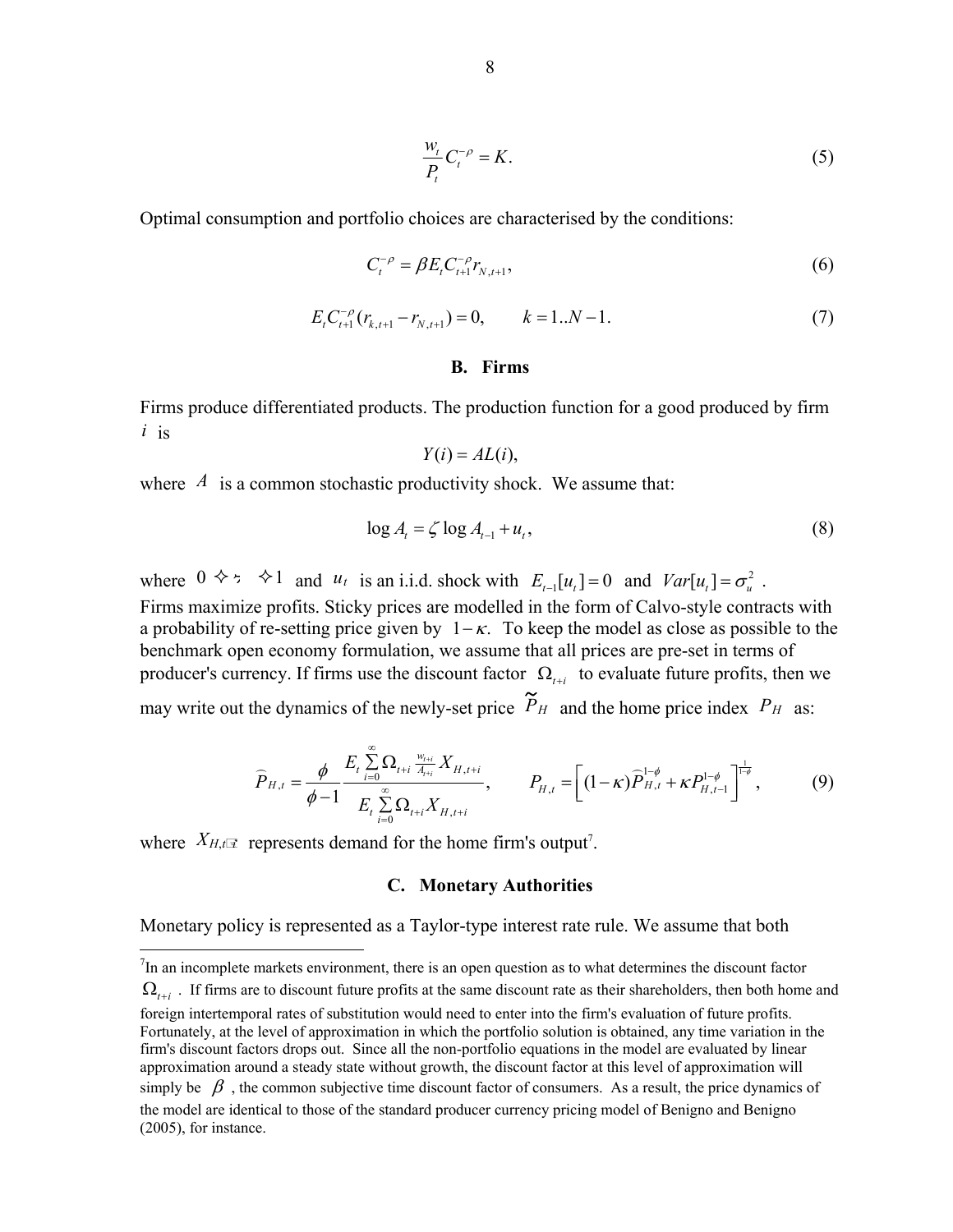monetary authorities determine the path of the nominal rate of return on the nominal bonds of their respective currencies. The home authority's monetary rule is represented as:

$$
R_{t+1} = \beta^{-1} \left( \frac{P_{H,t}}{P_{H,t-1}} \right)^{\gamma} \exp(m_t)
$$
 (10)

where  $m_t$  is an *i.i.d.* stochastic shock to the interest rate such that,  $E_{t-1}[m_t] = 0$ ,  $Var[m_t] = \sigma_m^2 > 0$ <sup>8</sup>. The rule (10) determines the nominal interest rate as a function of historic domestic *PPI* inflation rates. We choose PPI rather than CPI inflation rates because it is well known that in a benchmark complete markets open economy (without `cost-push' or government spending shocks), it is optimal (from a global welfare point of view) to stabilize PPI inflation rates. The main analysis of the paper will focus on the relationship between the stance of monetary policy, captured by the parameter  $\ell$ , and the equilibrium portfolio holdings among countries.

## **D. The Menu of Assets**

Asset trade may take place in nominal bonds of each currency, and in the equities of each country. Home nominal bonds represent a claim on a unit of home currency. The real payoff to a home nominal bond purchased at time  $t_i$  is therefore  $1/P_{t+1}$ . The real price of the bond is denoted  $Z_{B,t}$ . The gross real rate of return on a home nominal bond is thus  $r_{B,t+1} = 1/(P_{t+1}Z_{B,t})$ . From the definition of the monetary policy rule, we note that it must be the case that  $R_{t+1} = r_{B,t+1} P_{t+1} / P_t = 1 / (P_t Z_{B,t})$ .

Home equities represent a claim on home aggregate profits. The real payoff to a unit of the home equity purchased in period *t* is defined to be  $\Pi_{t+1} + Z_{E_{t+1}}$ , where  $\Pi_{t+1}$  is the real value of home country profits, and  $Z_{E,t}$  is the real price of home equity. Thus the gross real rate of return on the home equity is  $r_{E,t+1} = (\prod_{t+1} + Z_{E,t+1})/Z_{E,t}$ .

#### **E. Goods Market Clearing**

Domestic GDP is determined by demand from home and foreign consumers:

$$
Y_{t} = \mu \left(\frac{P_{H,t}}{P_{t}}\right)^{-\theta} C_{t} + (1 - \mu) \left(\frac{P_{H,t}}{S_{t}P_{t}^{*}}\right)^{-\theta} C_{t}^{*}
$$
\n(11)

## **F. Foreign Economy**

The foreign economy has an analogous representation. Thus, foreign consumers choose labor supply and portfolio holdings in the same manner, subject to a budget constraint defined as:

 $\overline{a}$ 

<sup>&</sup>lt;sup>8</sup>We think of this as a financial market shock.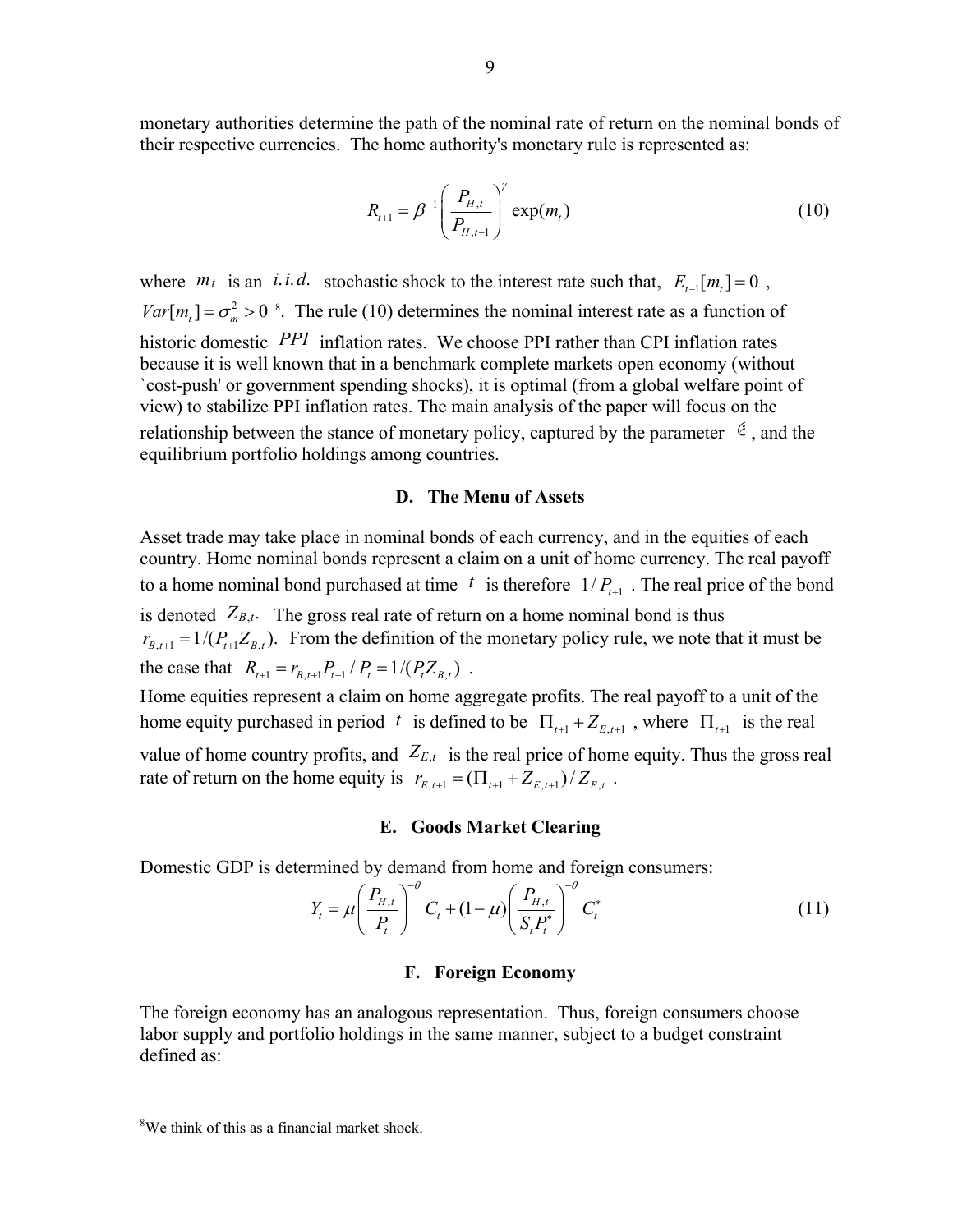$$
\frac{1}{Q_t}W_{t+1}^* = w_t^* L_t^* + \Pi_t^* + \frac{P_t^*}{Q_t} \sum_{k=1}^N \alpha_{k,t-1}^* r_{kt}
$$
\n(12)

where  $Q_t$  is defined as the real exchange rate;  $Q_t = \frac{S_t P_t^*}{P_t}$ , (with  $S_t$  the nominal exchange rate). The real exchange rate enters (12) because wealth, portfolio holdings, and returns are defined in terms of the home good. Foreign firms adjust prices in the same way as (priceadj), foreign equities and bonds are defined analogously, and the foreign monetary authority follows a rule defined as in (monrule), except where it targets the foreign rate of PPI inflation.

#### **III. SOLVING THE MODEL**

The full solution to the model is described by the sequence  $\{C_t, C_t^{\dagger}, P_{H,t}, P_{F,t}, P_{H,t}, P_{Ft}, S_t, P_{H,t}, P_{F,t}, P_{H,t}, P_{F,t}, S_t, P_{H,t}, P_{F,t}, P_{H,t}, P_{F,t}, S_t, P_{H,t}, P_{F,t}, P_{H,t}, P_{F,t}, S_t, P_{H,t}, P_{F,t}, S_t, P_{H,t}, P_{F,t}, S_t, P_{H,t}, P_{F,t}, P_{H,t}, P_{F,t}, S_t, P_{H,t}, P_{$  $Y_t, Y_t^*, R_t, R_t^* \}, \{r_{1,t}, r_{N,t}\}$ , and the vector  $\alpha_t = \{\alpha_{1,t}, \alpha_{N,t}\}$  which solves equations (5)-(7), (9)-(11) and the equivalent equations for the foreign economy. It is well known that, except in very special cases, it is not possible to obtain analytical solutions to dynamic general equilibrium models of this type, even without endogenous portfolio choice. This difficulty becomes more extreme when we allow for a menu of independent assets and endogenous portfolio choice, particularly when markets are incomplete.

The open economy macro literature typically analyzes this model by the method of firstorder approximation of all the necessary conditions of the model around a non-stochastic steady state. But, up to a first order approximation, the value of  $\alpha_t$  is indeterminate, because at this level of approximation all assets are perfect substitutes. The existing literature therefore tends to confine attention to asset market structures where the portfolio allocation problem is not relevant. In this section, we describe our method for obtaining optimal portfolio shares by means of a particular second-order approximation approach. In particular, we show that it is necessary to increase the order of approximation, so as to incorporate terms involving risk, but one only needs to do this for the portfolio selection equation, (7). The rest of the model conditions can be approximated only up to the first order. This solution method makes it possible to analyse the above model with any asset market structure.

#### **A. Asset Market Solution**

The non-portfolio aspects of the model are entirely standard. They describe a two-country dynamic open economy model with Calvo price adjustment and producer currency pricing, as in Benigno and Benigno (2006). The innovation in our analysis is the focus on the determination of the equilibrium portfolio holdings,  $\alpha_t$ . A full description of the method of solution for portfolio variables is contained in Devereux and Sutherland (2006a). Here we present just a brief account of the approach. The method is based on approximating the model using first and second-order Taylor series expansions of the equilibrium conditions.

The approximation is based on an approximation point where all variables, except portfolio holdings, are set at their values in a symmetric non-stochastic steady state with zero net foreign assets. As is well-known, portfolio holdings are indeterminate in a non-stochastic steady state, so portfolio holdings at the approximation point, denoted  $\bar{\alpha}$ , are treated as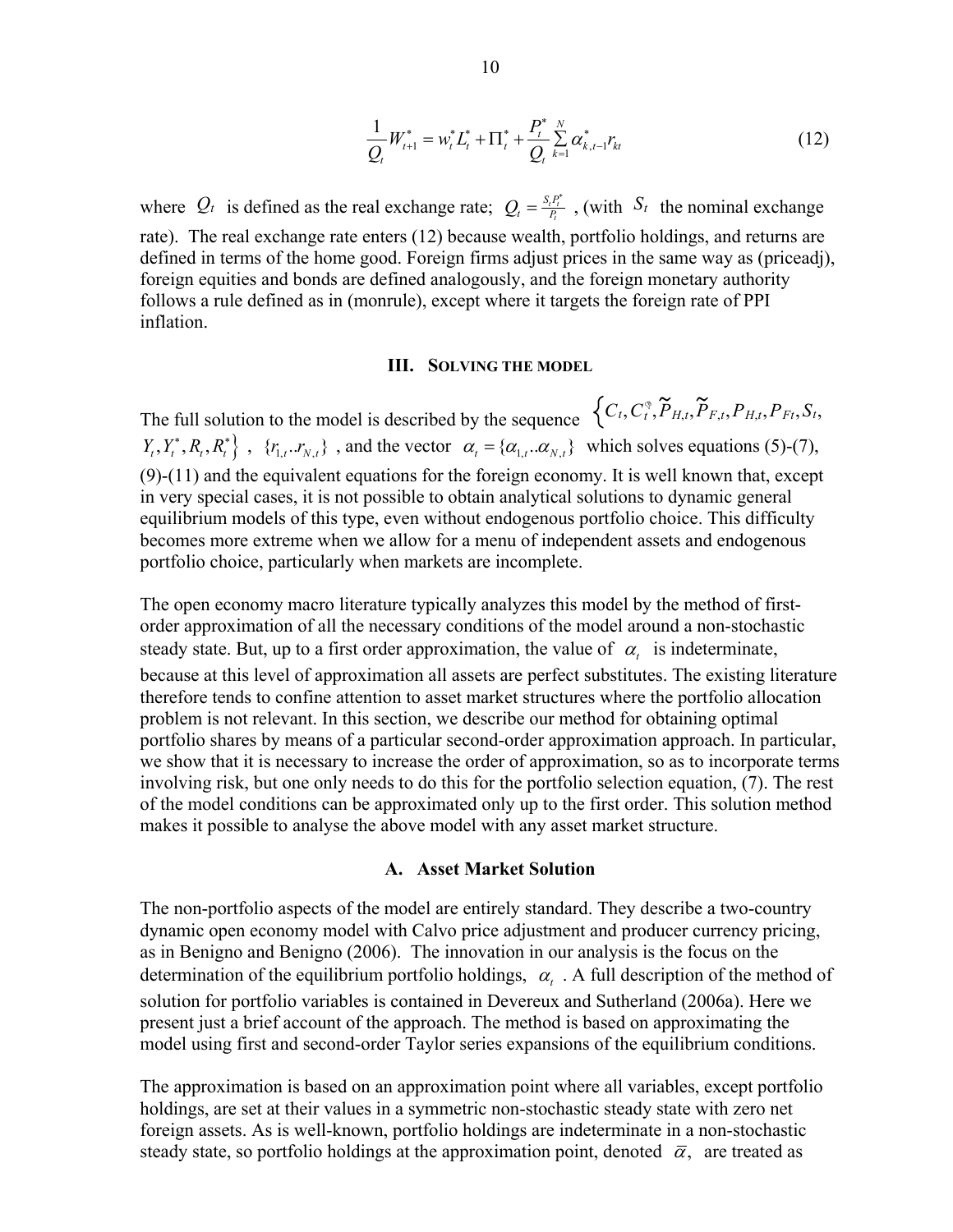unknowns, and the method yields a solution for  $\bar{\alpha}^9$ . First, re-write the portfolio selection equations for the home country in the following vector form:

$$
E_t C_{t+1}^{-\rho} r_{x,t+1} = 0, \tag{13}
$$

where  $r'_{x,t+1} = \left[ r_{1,t+1} - r_{N,t+1}, r_{2,t+1} - r_{N,t+1} \ldots r_{N-1,t+1} - r_{N,t+1} \right]$  is the vector of excess returns, using the *Nth* asset as a reference. Taking a second order approximation of 13), we get:<sup>10</sup>

$$
E_{t}\left[\hat{r}_{x,t+1} + \frac{1}{2}\hat{r}_{x,t+1}^{2} - \rho \hat{C}_{t+1}\hat{r}_{x,t+1}\right] = 0 + O(\varepsilon^{3}),
$$
\n(14)

where a hat is used to indicate a log-deviation from a non-stochastic steady state.<sup>11</sup> Now write the equivalent expression for the foreign country as follows:

$$
E_t\left[\hat{r}_{x,t+1} + \frac{1}{2}\hat{r}_{x,t+1}^2 - \rho \hat{C}_{t+1}^*\hat{r}_{x,t+1} - \hat{Q}_{t+1}\hat{r}_{x,t+1}\right] = 0 + O(\varepsilon^3),\tag{15}
$$

where the real exchange rate enters because asset returns are defined in terms of the home consumption basket. Subtracting (15) from (14) yields:

$$
E_t\bigg[\bigg(\widehat{C}_{t+1}-\widehat{C}_{t+1}^*+\widehat{Q}_{t+1}/\rho\bigg)\widehat{r}_{xt+1}\bigg]=0+O\bigg(\varepsilon^3\bigg)\tag{16}
$$

This equation can now be used to derive a solution for  $\bar{\alpha}$  by making use of the following three powerful properties of the approximated model. First, (16) is a second-order accurate approximation so the individual components  $\hat{C}_{t+1} - \hat{C}_{t+1}^*$ ,  $\hat{r}_{x,t+1}$ , and  $\hat{Q}_{t+1}$ , need only be approximated up to first order. Second, all assets are perfect substitutes in expectation up to first order, so  $\hat{r}_{x,t+1}$  is a mean-zero i.i.d. process up to first order. And third, in a first-order approximation of the other equilibrium conditions of the model, the only aspect of portfolio

<u>.</u>

 $11$ <sup>11</sup>The notation for returns is slightly different. We define  $\hat{r}_{x,t+1} = \left[ \hat{r}_{1,t+1} - \hat{r}_{N,t+1}, \hat{r}_{2,t+1} - \hat{r}_{N,t+1}, \dots \hat{r}_{N-1,t+1} - \hat{r}_{N,t+1} \right]$  where  $\hat{r}_{k,t+1}$   $(k = 1...N)$  is the log-deviation of *r*<sup>2</sup>, $\int r_{k,t}$  from its value in the non-stochastic steady state. The term  $\int r_{x,t+1}^2$  is defined as the vector  $\left[ \hat{r}_{1,t+1}^2 - \hat{r}_{N,t+1}^2, \hat{r}_{2,t+1}^2 - \hat{r}_{N,t+1}^2, \ldots, \hat{r}_{N-1,t+1}^2 - \hat{r}_{N,t+1}^2 \right]$ .

<sup>&</sup>lt;sup>9</sup>In effect, our solution for  $\bar{\alpha}$  represents asset holdings in a near-non-stochastic steady state.

 $10<sub>P</sub>$  Tor the purposes of taking approximations, we assume that the innovations are symmetrically distributed in the interval  $[-\varepsilon, \varepsilon]$ . This ensures that any residual in an equation approximated up to order *n* can be captured by a term denoted  $O(\varepsilon^{n+1})$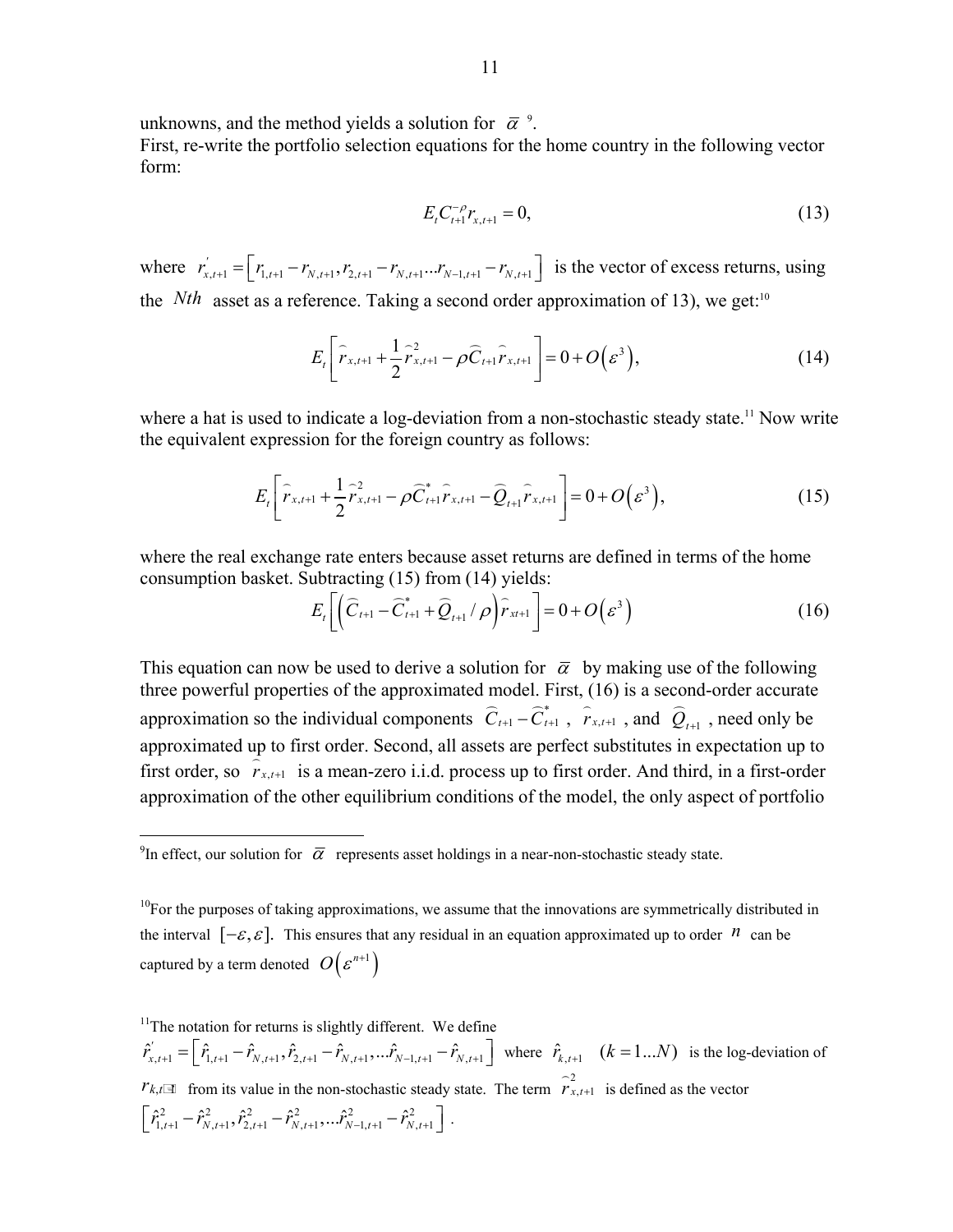behaviour that matters is  $\bar{\alpha}$ .

<u>.</u>

To see this last point more clearly, take a linear approximation of the home budget constraint (4). This gives:

$$
\overline{W}_{t+1} = \frac{1}{\beta} \overline{W}_t + \overline{Y}_t - \overline{C}_t + \hat{P}_{H,t} - \hat{P}_t + \overline{\alpha}^{\prime} \overline{r}_{x,t} + O(\varepsilon^2)
$$
(17)

where  $\hat{\alpha} = \vec{\alpha}/\beta \vec{Y}$  is the vector of asset holdings at the approximation point expressed

(approximately) as ratios to steady state GDP,  $\overline{Y}$ , and  $\widehat{W}_t$  is defined as a difference (relative to steady state GDP) rather than a log deviation<sup>12</sup>. This expression shows that, because excess returns are zero in a non-stochastic steady state, deviations of portfolio holdings from the value at the approximation point do not play any part in the first-order accurate evolution of net foreign assets. Furthermore, since  $\alpha$  only appears in the budget constraint, it must follow that deviations of  $\epsilon$  from  $\alpha$  play no part in the first-order dynamics of any other aspect of the model.

Since  $\hat{\alpha}$  is time invariant and  $\vec{r}_{x,t}$  is mean zero i.i.d. process, it must be true that  $\vec{\alpha} \hat{r}_{x,t}$  is also a mean zero i.i.d. process. The solution method exploits this fact by temporarily replacing  $\alpha' \hat{r}_{x,t}$  in (17) with an exogenous i.i.d. process denoted  $\xi_t$ . We then solve the linear approximation of the non-portfolio parts of the macro model, using standard methods, taking as given the exogenous i.i.d. shocks  $\varepsilon' = [u_t, m_t]$  and the i.i.d. shock  $\xi$ . The solutions for the components of (Dapprox) may thus be written as

$$
\widehat{C}_{t+1} - \widehat{C}_{t+1}^* + \widehat{Q}_{t+1} / \rho = D_1 \xi_{t+1} + D_2 \varepsilon_{t+1} + E_t \left( \widehat{C}_{t+1} - \widehat{C}_{t+1}^* + \widehat{Q}_{t+1} / \rho \right) + O \left( \varepsilon^2 \right)
$$
(18)

$$
\hat{r}_{x,t+1} = R_1 \xi_{t+1} + R_2 \varepsilon_{t+1} + O(\varepsilon^2)
$$
\n(19)

where the  $D_1$ ,  $D_2$ ,  $R_1$ , and  $R_2$  matrices are obtained by choosing the appropriate elements of the general linear solution to the non-portfolio parts of the macro model. Then, combining (18) and (19) with (16), and substituting for  $\zeta_{t+1}$  using  $\zeta_{t+1} = \alpha' \overline{r}_{x,t+1}$ , it is shown in Devereux and Sutherland (2006a) that the solution for  $\hat{\alpha}$  may be written as

## or  $\alpha$  at an (the same method applies equally in this case), but we would forfelt the creamy analytical solutions for  $\alpha$ . For this reason, we choose to proceed with the present model.

 $12$ The wealth dynamics of the model have a unit root for the same reason as in many open economy models. It would be possible to eliminate the unit root by assuming endogenous time preference or imposing a portfolio adjustment penalty (see for instance, Schmitt Grohe and Uribe 2004). But this would have minimal consequences for our results. What matters for the equilibrium portfolio is the conditional one-step ahead moments of consumption and returns. These conditional statistics are always well defined in our model. Imposing an added structure on the model to eliminate the unit root would not affect the method of construction Imposing an added structure on the model to eliminate the unit root would not affect the method of construent of  $\alpha$  at all (the same method applies equally in this case), but we would forfeit the cleanly interpretable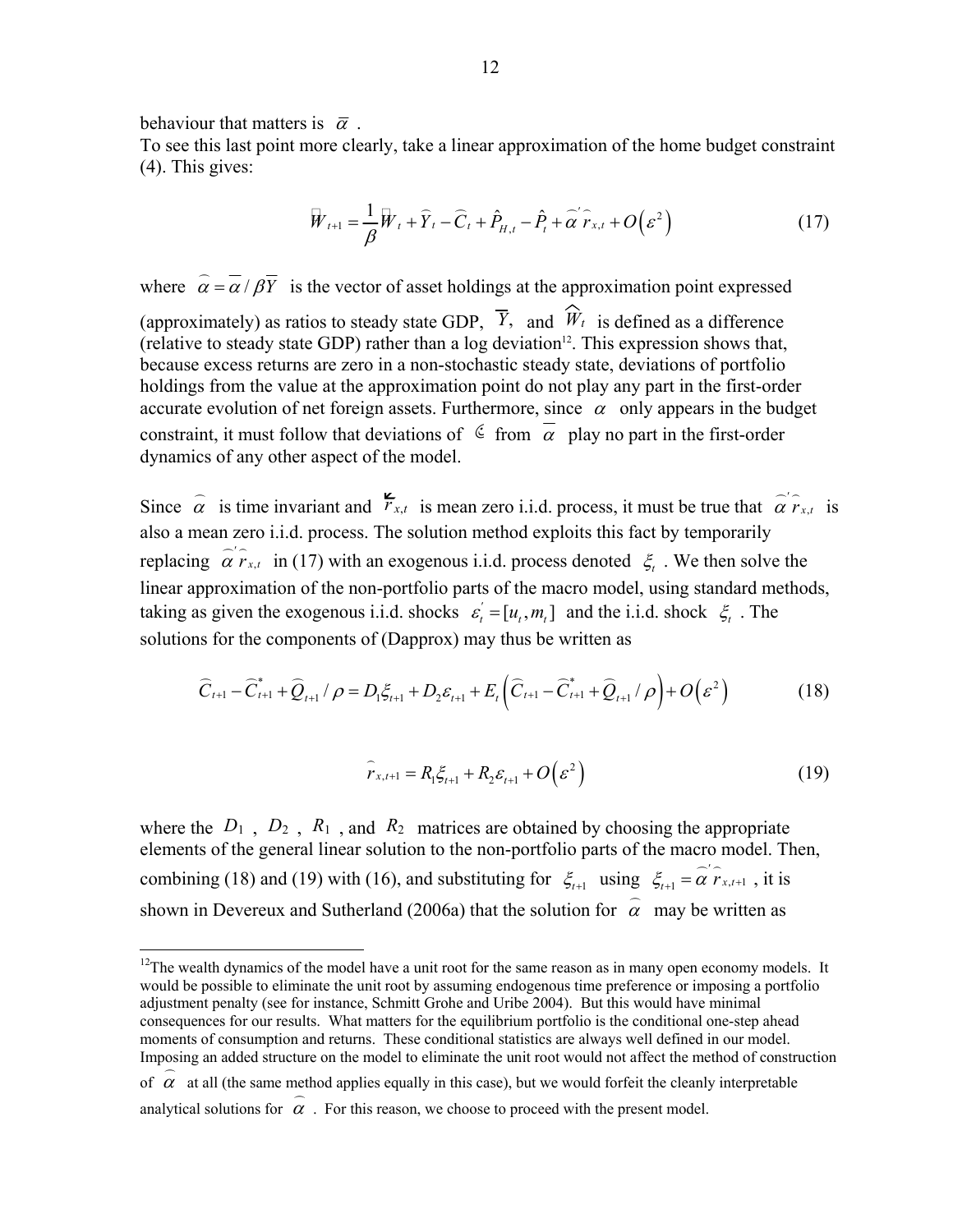$$
\tilde{\alpha} = \left[ R_2 \Sigma D_2' R_1' - D_1 R_2 \Sigma R_2' \right]^{-1} R_2 \Sigma D_2' + O(\varepsilon)
$$
\n(20)

where  $\Sigma = E_{t-1}(\varepsilon_t \varepsilon_t)$  is the covariance matrix of the exogenous i.i.d. innovations. The solution for  $\tilde{\alpha}$  derived by this method is sufficient to allow us to solve for the firstorder accurate behaviour of all the other variables of the model<sup>13</sup>.

## **B. Linear approximation to the rest of the model**

In order to obtain the solution given in (20), we need to construct the linear approximation for the non-portfolio equations in the model. The linear approximation of the home country budget constraint is given by (17). Taking a linear approximation of the Euler equations implies that

$$
E_t \widehat{C}_{t+1} - \widehat{C}_t = E_t \widehat{r}_{N,t+1}
$$
\n(21)

The equivalent condition for the foreign economy is

$$
E_{t}\overline{C}_{t+1}^{*}-\overline{C}_{t}^{*}=E_{t}\widehat{r}_{N,t+1}+E_{t}\widehat{Q}_{t+1}-\widehat{Q}_{t}
$$
\n(22)

Note that, in these expressions, and all those that follow, we omit the residual term,  $O(\varepsilon^2)$ 

Up to a first order approximation, it must be the case that  $E_t \hat{r}_{k,t+1} = E_t \hat{r}_{N,t+1}$ , for all  $k = 1..N - 1$ . Therefore, using the policy rule (10) and the definition of the real return on home country nominal bonds, we have:

$$
\gamma(\widehat{P}_{H,t} - \widehat{P}_{H,t-1}) - E_t(\widehat{P}_{t+1} - \widehat{P}_t) = \rho(E_t \widehat{C}_{t+1} - \widehat{C}_t)
$$
\n(23)

Likewise for the foreign country, we must have:

<u>.</u>

$$
\gamma(\widehat{P}_{Ft}^* - \widehat{P}_{F,t-1}^*) - E_t(\widehat{P}_{t+1}^* - \widehat{P}_t^*) = \rho(E_t \widehat{C}_{t+1}^* - \widehat{C}_t^*)
$$
\n(24)

From the usual linearization of the Calvo pricing equation and the home goods price index (9) around a path of zero inflation, in combination with the marginal cost definition (5) we have the forward-looking inflation equation given by:

 $<sup>13</sup>$ Devereux and Sutherland, (2006a) provide a complete development of this solution method and discuss more</sup> fully the reasons why time variation in portfolios plays no part in the solution process. If it is desired to analyse time-variation in portfolios, it is necessary to approximate the portfolio selection equation up to a 3rd order, and the rest of the model's equilibrium conditions up to a 2nd order. This would capture the way in which conditional moments evolve over time depending on persistent movements in the state variables of the economy. For a complete analysis, see Devereux and Sutherland (2006b). See also Tille and Van Wincoop (2007).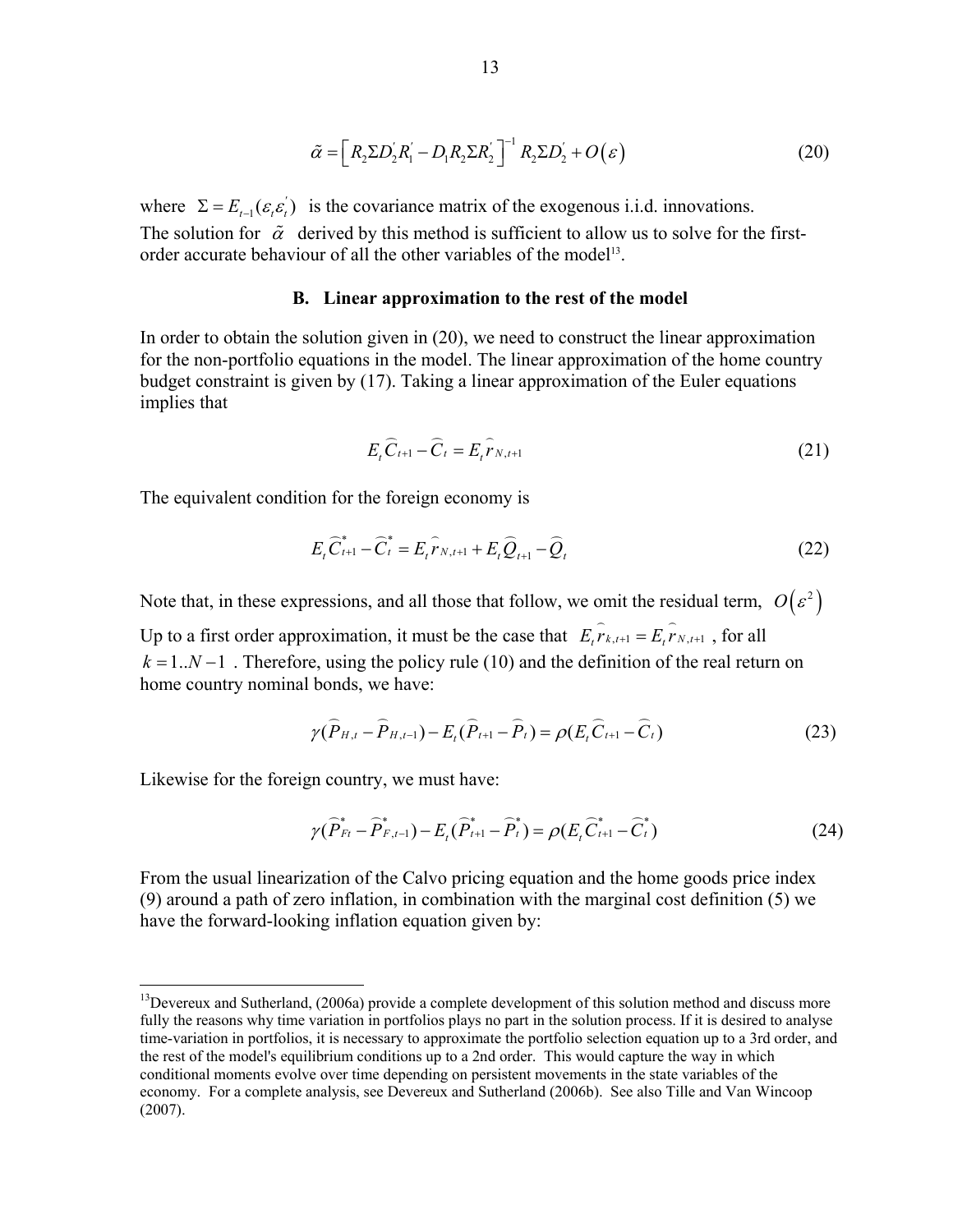$$
\widehat{P}_{H,t} - \widehat{P}_{H,t-1} = 1/\lambda(\rho \widehat{C}_t + \widehat{P}_t - \widehat{P}_{H,t} - \widehat{A}_t) + \beta E_t(\widehat{P}_{H,t+1} - \widehat{P}_{H,t})
$$
(25)

where  $\lambda = \kappa / [(1 - \kappa)(1 - \beta \kappa)]$  is a measure of the degree of price stickiness arising from the Calvo price-adjustment restriction. Likewise for the foreign country, we have

$$
\widehat{P}_{F,t}^* - \widehat{P}_{F,t-1}^* = 1/\lambda(\rho \widehat{C}_t^* + \widehat{P}_t^* - \widehat{P}_{F,t}^* - \widehat{A}_t^*) + \beta E_t(\widehat{P}_{F,t+1}^* - \widehat{P}_{F,t}^*)
$$
(26)

Finally, a linear approximation of the home country goods market clearing condition (11) implies

$$
\widehat{Y}_t = \mu \widehat{C}_t + (1 - \mu) \widehat{C}_t^* - \theta \mu (\widehat{P}_{H,t} - \widehat{P}_t) - \theta (1 - \mu) (\widehat{P}_{H,t} - \widehat{S}_t - \widehat{P}_t^*)
$$
(27)

We may re-write this system in terms of inflation and the terms of trade, using the definition  $\pi_{H,t} = \hat{P}_{H,t} - \hat{P}_{H,t-1}$  and  $\pi_{F,t} = \hat{P}_{F,t} - \hat{P}_{F,t-1}$  for domestic and foreign PPI inflation, respectively, and  $\tau_t = \overline{P}_{F,t}^* + \overline{S}_t - \overline{P}_{H,t}$  for the home country terms of trade. Then we can use conditions (21)-(22) to reduce the model to a system of 6 equations in net foreign assets, consumption, inflation, home country output, and the terms of trade. The full system is described in Table 1.

Table 1. Linear proximation of the model for given  $\hat{\alpha}$ 

| Capital markets       | $E_{i}(\widehat{C}_{t+1}-\widehat{C}_{t})=E_{i}(\widehat{C}_{t+1}^{*}-\widehat{C}_{t}^{*})+(2\mu-1)E_{i}(\widehat{\tau}_{t+1}-\widehat{\tau}_{t})$            |
|-----------------------|---------------------------------------------------------------------------------------------------------------------------------------------------------------|
| Budget constraint     | $\overline{W}_{t+1} = \frac{1}{\beta} \overline{W}_t + \widehat{Y}_t - \widehat{C}_t - (1 - \mu) \widehat{r}_t + \widehat{\alpha}^{\prime} \widehat{r}_{x,t}$ |
| Home output           | $\hat{Y}_t = \mu \hat{C}_t + (1 - \mu) \hat{C}_t^* - \theta \mu (\hat{P}_{H,t} - \hat{P}_t) - \theta (1 - \mu) (\hat{P}_{H,t} - \hat{S}_t - \hat{P}_t)$       |
| Home inflation        | $\pi_{H_{t}} = \lambda^{-1} [\rho \hat{C}_{t} + (1 - \mu)\hat{\tau}_{t} - u_{t}] + \beta E_{t} \pi_{H_{t+1}}$                                                 |
| Foreign inflation     | $\pi_{F,t}^* = \lambda^{-1} [\rho \widehat{C}_t^* - (1-\mu)\widehat{\tau}_t - u_t^*] + \beta E_t \pi_{F,t+1}^*$                                               |
| Home monetary rule    | $\gamma \pi_{H_t} + m_t = E_t \hat{C}_{t+1} - \hat{C}_t + E_t [\pi_{H_{t+1}} + (1 - \mu)\hat{\tau}_{t+1}]$                                                    |
| Foreign monetary rule | $\gamma \pi_{F_t}^* + m_t^* = E_t \hat{C}_{t+1}^* - \hat{C}_t^* + E_t [\pi_{F_{t+1}}^* - (1 - \mu)\hat{\tau}_{t+1}]$                                          |

This system contains the term  $\hat{\alpha} \hat{r}_{x,t}$ , which represents the wealth effects for the home country given an ex-post realization of excess returns, for an arbitrary portfolio holding. As noted before, up to a linear approximation,  $\sum_{r_{x,t}}^{r_{x,t}}$  is a mean zero, i.i.d. variable. We may use this condition, and the definition of each asset in section 2 above, to compute the realization this condition, and the definition of each asset in section 2 above, to compute the rea<br>of  $\hat{r}_{x,t}$  for a given  $\hat{\alpha}$ , using the solution to the system in Table 1. Without loss of generality, let the foreign nominal bond represent the residual asset *N* . Then the linearized vector of excess returns on home equity, foreign equity, and home nominal bonds is written as: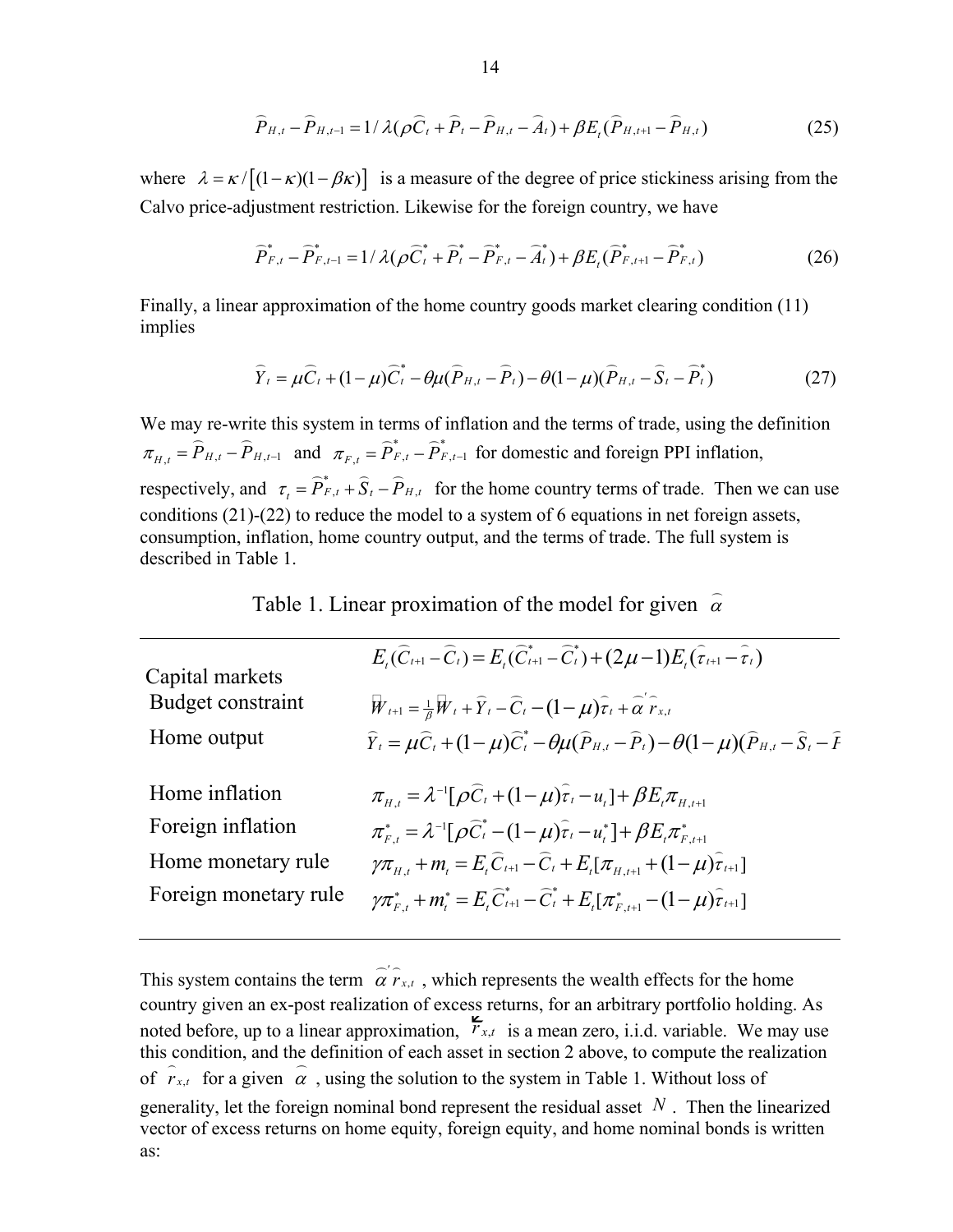$$
\widehat{r}_{x,1,t+1} = \beta \overline{\Pi}_{t+1} + (1 - \beta) \widehat{Z}_{E,t+1} - E_t \left( \beta \overline{\Pi}_{t+1} + (1 - \beta) \widehat{Z}_{E,t+1} \right) \n- (\widehat{Q}_{t+1} - E_t \widehat{Q}_{t+1}) + \widehat{P}_{t+1}^* - \widehat{P}_t^* - E_t \left( \widehat{P}_{t+1}^* - \widehat{P}_t^* \right)
$$
\n(28)

$$
\hat{r}_{x,2,t+1} = \beta \overline{\text{H}}_{t+1}^{*} + (1 - \beta) \overline{Z}_{E,t+1}^{*} - E_{t} \left( \beta \overline{\text{H}}_{t+1}^{*} + (1 - \beta) \overline{Z}_{E,t+1}^{*} \right)
$$
\n
$$
+ \overline{P}_{t+1}^{*} - \overline{P}_{t}^{*} - E_{t} \left( \overline{P}_{t+1}^{*} - \overline{P}_{t}^{*} \right)
$$
\n(29)

$$
\widehat{r}_{x,3,t+1} = -(\widehat{S}_{t+1} - E_t \widehat{S}_{t+1})
$$
\n(30)

To compute  $\widehat{Z}_{E,t}$ , we use (6) and (7) applied to the pricing of home equity. This gives the change in the real price of equity as a function of the expected changes in the discounted sum of future real profits. In a similar way, we may compute  $\hat{Z}_{E,t}^*$ .

## **C. Construction of the Equilibrium Portfolios**

In the next section, we adapt the solution formula (20) to compute equilibrium bond and equity holdings under a number of different assumptions concerning the existence of asset markets. The key focus of interest is the influence of the monetary policy stance on equilibrium portfolio holdings, and indirectly, the effect of monetary policy on the degree of risk-sharing across countries.

#### **IV. EQUILIBRIUM PORTFOLIOS UNDER ALTERNATIVE ASSET MARKET CONFIGURATIONS**

Using Table 1, the excess returns definitions (28)-(30), along with assumptions on  $\Sigma$  we Using Table 1, the excess returns definitions (26)-(50), along with assumptions on  $\mathbb{Z}$  we may employ (20) to construct  $\hat{\alpha}$ . The Appendix reports the solutions for  $D_1$ ,  $D_2$ ,  $R_1$ ,  $R_2$  and  $\Sigma$  in all cases.

We will examine three different asset market configurations. First, assume that only a noncontingent risk-free real bond (denominated in the home good) is traded across countries. In this case, there is no portfolio selection problem at all, and the solution is equivalent to the standard incomplete markets open economy model in which only a non-contingent bond allows for intertemporal trade. The solution to this configuration is obtained from Table 1 by simply imposing  $r_{x,t} = 0$ . A second asset market structure allows nominal bonds in either currency to be traded across countries. This environment allows for more international risksharing so long as the ex-post returns on nominal bonds differ across currencies. But markets are still incomplete, since there are four independent shocks (interest rate and productivity shocks in each country) but only two assets. Finally, the asset menu is extended to allow for trade in both nominal bonds and the equity of each country. This situation is one of complete markets, since there are four assets with independent returns.

These three environments are denoted respectively as the `non-contingent bond economy' (  $NC$ ), the `nominal bonds economy' ( $NB$ ), and the `nominal bonds and equity' economy ( *NBE*). In fact, the key contribution of the paper is the detailed analysis of the *NB* economy,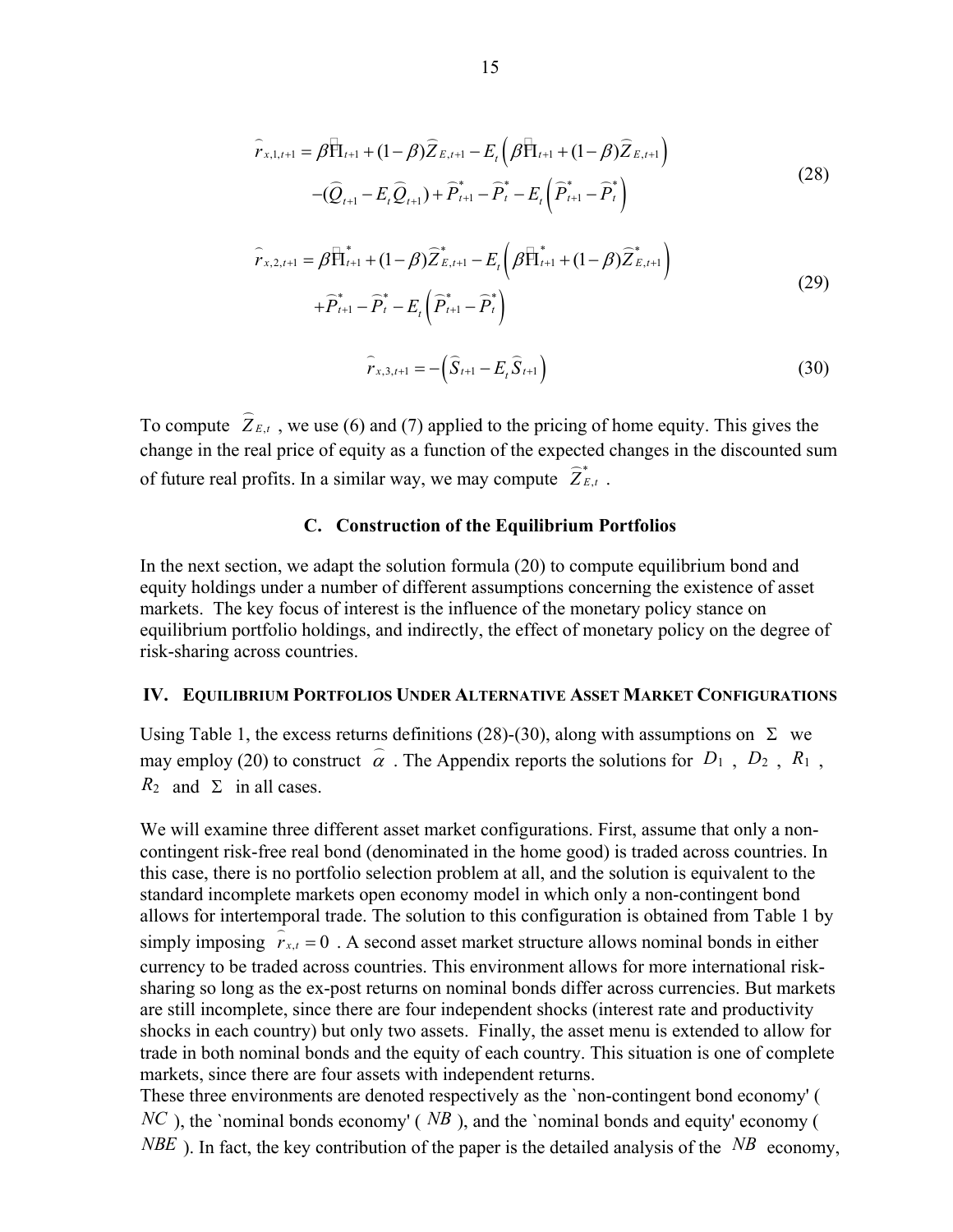since many previous papers have explored various versions of the *NC* and *NBE* economies, where there is either no risk-sharing at all ( *NC* ), or complete markets ( *NBE* ). Our main focus is on the question of how monetary policy affects portfolio holdings and risksharing under each asset market setup. In general the solutions for asset holdings are highly complicated expressions that can only be described numerically. Because of this, we focus on a special case of the model which admits easily interpretable algebraic expressions. This special case assumes a)  $\rho = 1$ , or log utility, b)  $\mu = \frac{1}{2}$ , so that there is no home bias in preferences over domestic vs. foreign goods (and so PPP holds at all times) and c)  $\zeta = 1$ , so that technology shocks are random walks. In fact the qualitative results of the paper are more general, as we discuss below.

## **A. Optimal Portfolios**

In the *NC* economy, there is no portfolio problem at all, since there is only a single noncontingent asset traded across countries. In the *NB* economy, agents choose a portfolio of home and foreign currency bonds, and in the *NBE* economy, they choose home and foreign equity as well as home and foreign currency bonds. The model is entirely symmetric, and we approximate around an initial steady state where  $W = 0$ . This implies that in the *NB* economy, agents in both countries will have bond holdings that sum to zero, and in the *NBE* economy, their equity holdings and bond holdings will separately sum to zero. Thus, for the home country, we have  $\hat{\alpha}_{B,NB} + \hat{\alpha}_{B,NB}^* = 0$  in the *NB* economy, and separately, home country, we have  $\hat{\alpha}_{B,NB} + \hat{\alpha}_{B,NB}^* = 0$  in the *NB* economy, and separately,<br> $\hat{\alpha}_{B,NE} + \hat{\alpha}_{B,NE}^* = 0$ ,  $\hat{\alpha}_{E,NE} + \hat{\alpha}_{E,NE}^* = 0$  in the *NBE* economy, where an asterisk denotes the

investment in the foreign asset, and the other notation is self-explanatory.

Table 2 describes the optimal portfolio holdings in the *NB* and *NBE* economies. The first thing to note is that when  $\theta = 1$  (unit elasticity of substitution across home and foreign goods), the optimal bond and equity holdings in all cases are zero. This reflects the wellknown Cole and Obstfeld (1990) result that trade in goods alone will ensure full risk-sharing across countries under a unit elasticity of substitution across home and foreign goods.

Table 2: Optimal Portfolio Holdings

| NB                     | $(\theta-1)$ $(\gamma+\lambda)^2 \sigma_A^2 + [\lambda+\theta-\beta\lambda(1-\theta)]\lambda(1-\beta)\sigma_m^2$<br>$\alpha_{B,NB} =$<br>$\sqrt{(1-\beta)} \sqrt{(\gamma+\lambda)^2 \sigma_A^2 + [\lambda+\theta-\beta\lambda(1-\theta)](1+\lambda)\sigma_m^2}$ |
|------------------------|-----------------------------------------------------------------------------------------------------------------------------------------------------------------------------------------------------------------------------------------------------------------|
| <b>NBE</b><br>(Bonds)  | $\lambda(\theta-1)(\phi-1)$<br>$\alpha$ $_{\tiny B,NE}$ $=$<br>$\overline{c}$<br>$\sqrt{(\theta-1)(1+\lambda\beta)+\lambda(\phi-1)(1-\beta)}$                                                                                                                   |
| <b>NBE</b><br>(Equity) | $(\theta-1)(1+\lambda\beta)$<br>$\alpha_{E,NE} = -2$<br>$\overline{1-\beta}$ $\overline{(\theta-1)(1+\lambda\beta)+\lambda(\phi-1)(1-\beta)}$                                                                                                                   |

## **B. The NB Economy**

First focus on the solutions for the  $NB$  economy. Optimal holdings of home currency bonds are positive (negative) when  $\theta > 1$  ( $\theta < 1$ ). But the size of  $\hat{\alpha}_{B, NB}$  depends on the importance of technology shocks relative to monetary policy shocks. When technology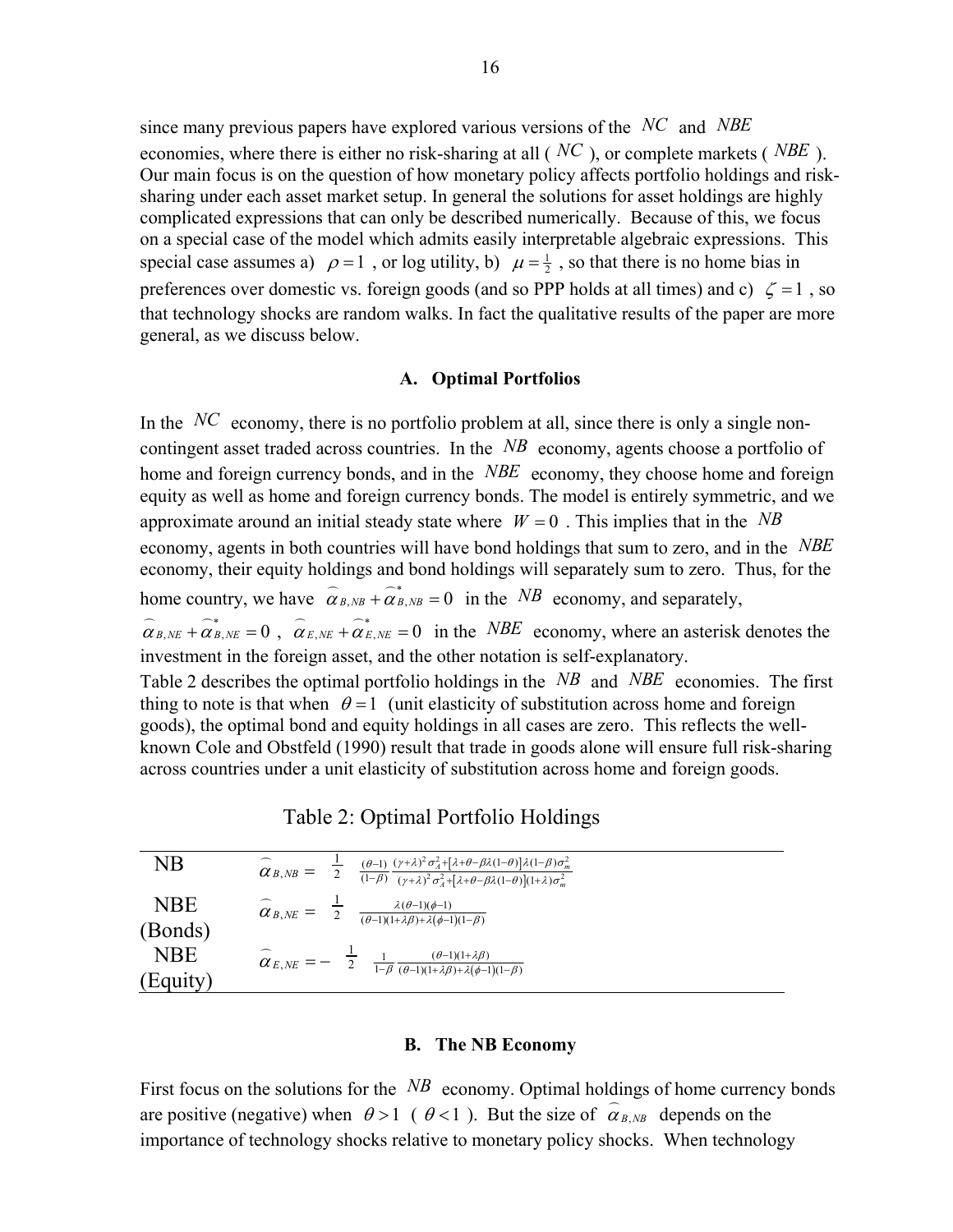shocks are predominant, so that  $\sigma_A^2 / \sigma_m^2 \to \infty$ , bond holdings tend to  $\frac{1}{2} \frac{(\theta-1)}{(1-\beta)}$ θ β  $\frac{\partial^{-1}}{\partial}$ , while as  $\sigma_A^2 / \sigma_m^2 \rightarrow 0$ , bond holdings tend to  $\frac{1}{2} \frac{\lambda(\theta-1)}{(1+\lambda)}$ λ θ  $\frac{\theta-1}{\theta+2}$ .

To explain these portfolio shares, first imagine that each country had a zero portfolio share of To explain these portions shares, first magnie that each country had a zero portions share<br>all assets. Then we can solve the model from Table 1 by setting  $\hat{\alpha} = 0$ . The solution for relative consumption,  $\hat{C}_t - \hat{C}_t^*$  may be written as<sup>14</sup>:

$$
\widehat{C}_t - \widehat{C}_t^* = \frac{(\theta - 1)}{\theta} \bigg[ (u_t - u_t^*) - \frac{\lambda (1 - \beta)}{(\gamma + \lambda)} (m_t - m_t^*) \bigg].
$$
\n(31)

At the same time, if each country were holding a zero portfolio, the excess return on foreign bonds (which equals the unanticipated depreciation in the exchange rate) would equal:

$$
\hat{r}_{x,t} = \frac{1}{\theta} \left[ (u_t - u_t^*) - \frac{(\theta + \lambda(1 + \beta(\theta - 1)))}{(\gamma + \lambda)} (m_t - m_t^*) \right].
$$
\n(32)

Without any portfolio diversification, (31) shows that in response to a positive home country productivity shock, home relative consumption rises, when  $\theta > 1$ . To hedge this consumption risk, home consumers would like to hold an asset that has a negative correlation with home productivity. Since from (32) the exchange rate depreciates when home productivity is positive, then it is best to have a long position in home currency bonds, matched by a short position in foreign currency bonds. The scale of bond holdings to GDP must be proportional to  $1/(1 - \beta)$  since the payoff on a one period bond represents a onetime, transitory return, while the productivity shock is a permanent income increment. Thus, in order to adequately hedge the consumption risk from productivity shocks, bond holdings must be large relative to GDP.

In response to a home country interest rate shock, from (31) relative home consumption falls by  $\frac{\lambda(\theta-1)(1-\beta)}{(1+\lambda)\theta}$  $\frac{\lambda(\theta-1)(1-\beta)}{(1+\lambda)\theta}$ , when  $\theta > 1$ . At the same time, (32) indicates that domestic inflation falls relative to foreign inflation, and the exchange rate appreciates. Hence, home currency nominal bonds are a better hedge against monetary-shock-related consumption risk than are foreign currency bonds. Thus, in the *NB* economy, for both types of shocks, consumers would like to hold a positive position in domestic currency bonds, and a negative position in foreign currency bonds, when  $\theta > 1^{15}$ .

On the other hand, in the case  $\theta$  < 1, the opposite reasoning applies. In this case, relative

 $\overline{a}$ 

<sup>&</sup>lt;sup>14</sup>To simplify the notation, we also assume that  $\hat{W}_t = 0$  in these expressions. Since total wealth is predicable one-period ahead, it has no implications for portfolio solutions.

<sup>&</sup>lt;sup>15</sup>This result does depend on the configuration of shocks, the structure of the model, and the monetary policy specification. Under a monetary targeting rule for monetary policy, an optimal bond portfolio may involve a long (short) position in foreign currency (home currency) bonds, even when  $\theta > 1$ .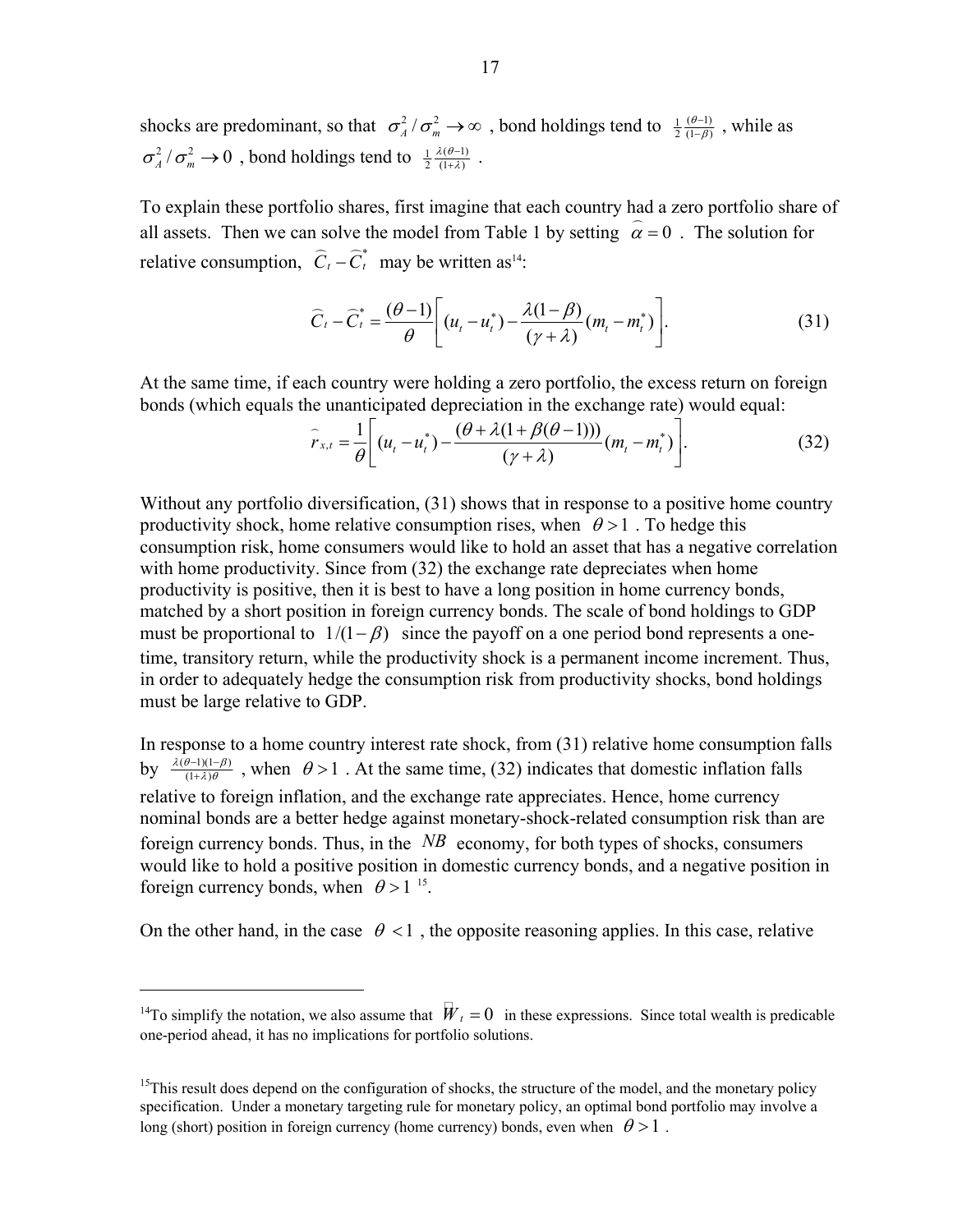home consumption falls in response to a home productivity shock,<sup>16</sup> and rises in response to a home country interest rate shock. Then foreign currency bonds represent a good hedge against consumption risk on both counts.

The extent of nominal bond holdings will depend on the degree of price stickiness. As  $\lambda$ falls, there is less price stickiness, so that consumers can ignore the direct consumption fluctuations due to interest rate shocks, and bond holdings will be lower. Note also that  $(\theta-1)$   $(\theta-1)$  $(1+\lambda)$   $\vert$   $\vert$   $(1-\beta)$  $\lambda(\theta-1)$   $\theta$  $\lambda$ ) |  $\lceil (1-\beta)$  $\frac{(\theta-1)}{(\theta-1)}$   $\lt |\frac{(\theta-1)}{(1-\beta)}|$ . Since interest rate shocks are transitory, households need to hold a smaller bond position to hedge money shocks than productivity shocks. Thus, as  $\sigma_A^2 / \sigma_m^2$  rises, gross bond portfolios will rise in both countries. gross bond portion tion for  $\alpha_{B, NB}$  in the special case where  $\lambda = 0$  (fully flexible prices) is  $\frac{1}{2} \frac{(\theta-1)}{(1-\beta)} \frac{\gamma^2 \sigma_A^2}{\gamma^2 \sigma_1^2 + \theta \sigma_1^2}$  $A + \omega_{m}$  $\theta$ -1)  $\gamma^2 \sigma$ β)  $\gamma^2 \sigma_4^2 + \theta \sigma$  $\frac{\partial^{-1}}{\partial \rho} \frac{\gamma^2 \sigma_A^2}{\gamma^2 \sigma_A^2 + \theta \sigma_m^2}$ .

The greater are interest rate shocks, the smaller is the country's bond portfolio. This points to a key qualitative feature of the model with endogenous portfolio choice. In the benchmark open economy macro model of Table 1, money is completely neutral if prices are flexible, since the model is based on a `cashless' economy as described by Woodford (2003). The *NC* economy reflects this property (see below). But in the *NB* economy, where agents must use nominal bonds to engage in international risk-sharing, the excess return on nominal bonds (i.e. the exchange rate) is affected by interest rate shocks, *even in a flexible price economy*, as shown in (32). Hence, interest rate shocks reduce the effectiveness of nominal bonds as a hedging device against consumption risk due to productivity shocks.

## **C. The NBE economy**

Now assume that households can trade in both nominal bonds and equities. In the NBE economy, households will also hold a positive nominal bond position in home currency bonds (negative in foreign currency bonds) when  $\theta > 1$ , but will also now hold a positive share of foreign equity. Unlike the *NB* economy, under *NBE* portfolio shares are independent of the relative size of productivity shocks to interest rate shocks. The explanation is easy to see. Since in the *NBE* economy, markets are complete, the *NBE* portfolio of Table 2 ensures that  $\hat{C}_t - \hat{C}_t^* = 0$  for every possible realization of shocks. This implies that the relative volatilities of the shocks are irrelevant for the portfolio solutions which achieve this - agents are not trading off consumption risk sharing with respect to one shock against another shock.

Holdings of foreign equity are given by  $\frac{1}{2}$  $\frac{1}{2}$   $\frac{1}{1-\beta} \frac{(\theta-1)(1+\lambda\beta)}{(\theta-1)(1+\lambda\beta)+\lambda(\phi-1)}$  $1-\beta$   $(\theta-1)(1+\lambda\beta)+\lambda(\phi-1)(1-\beta)$  $_{\theta-1)(1+\lambda\beta}$  $\beta$   $(\theta-1)(1+\lambda\beta)+\lambda(\phi-1)(1-\beta)$  $\frac{1}{-\beta} \frac{(\theta-1)(1+\lambda\beta)}{(\theta-1)(1+\lambda\beta)+\lambda(\theta-1)(1-\beta)}$ . If prices were fully flexible, i.e.  $\lambda = 0$ , then no nominal bonds would be held at all, and the optimal equity portfolio would to hold a share  $\frac{1}{2}$ 2  $\frac{1}{1}$  in foreign equity, matched by the negative of this in home equity. This is a 'full diversification' outcome. Agents in each country hold equity

1

<sup>&</sup>lt;sup>16</sup>In this case the negative welfare impact of a terms-of-trade decline following an increase in  $u$  is greater that the positive welfare effect of higher home GDP.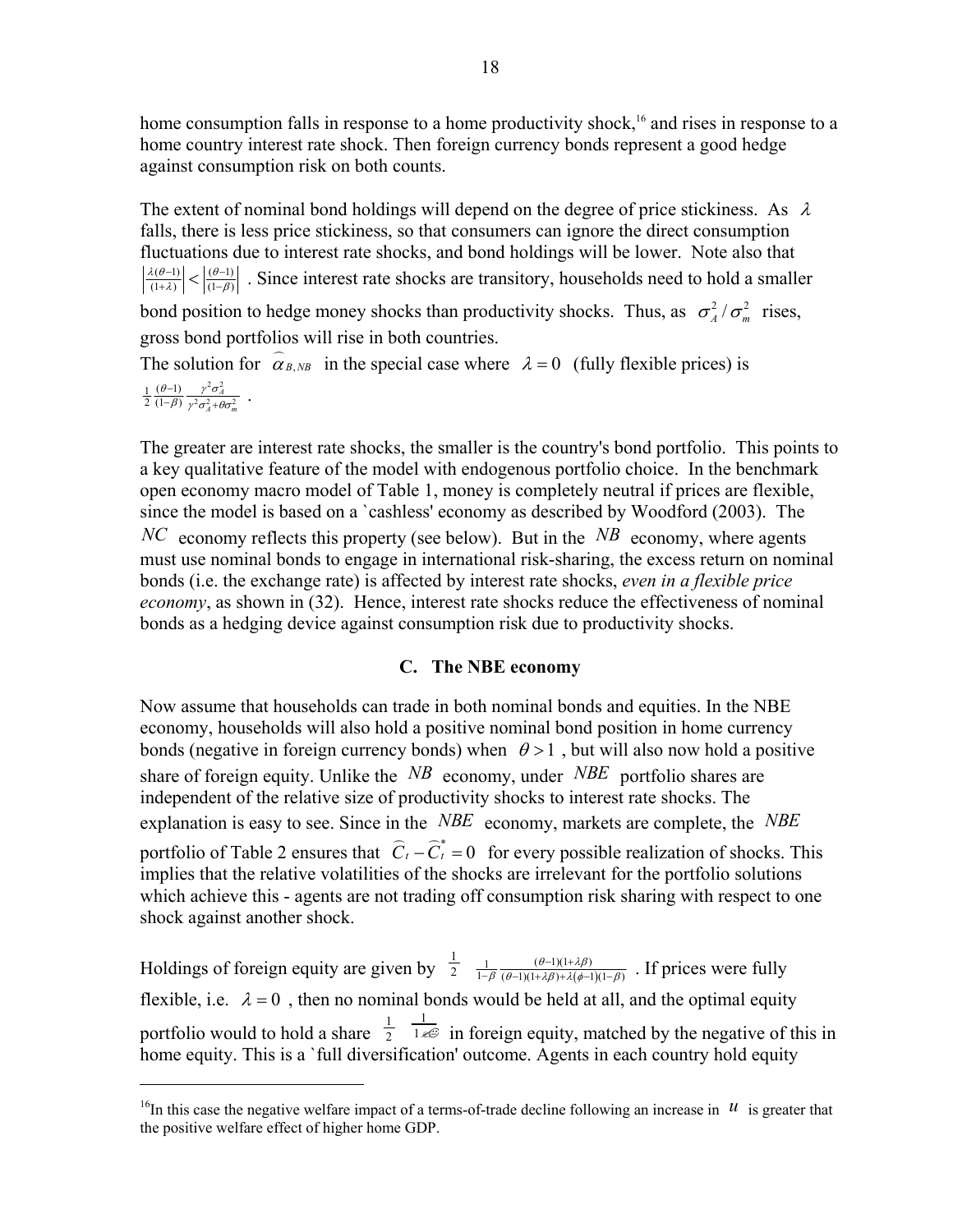shares such that, in equilibrium, they have a claim to half of the GDP of their own country, and half that of the other country. When  $\lambda = 0$ , the real return on equity is independent of monetary shocks. In this case, agents hold no nominal bonds. In contrast to the *NB* case, money is fully neutral in the *NBE* economy, under flexible prices.

More generally, with sticky prices, the real return on equity and bonds depends on both productivity shocks and money shocks, so the optimal portfolio weights must reflect this. As  $\phi$  rises, portfolio shares held in equity fall, while the portfolio share in bonds rises. In fact there is an interesting discontinuity in the determination of equity holdings at  $\lambda = 0$ . With fully flexible prices, the elasticity  $\theta$  has no implications for equity holdings at all,<sup>17</sup> and there is complete portfolio diversification. But for *any* positive  $\phi$  there is a value of  $\theta$ close enough to unity such that  $\hat{\alpha}_{E,NE}$  ?0. Thus, there can be complete equity *home bias* even for very small degrees of price rigidity, if  $\theta$  is relatively close to unity<sup>18</sup>.

## **D. Portfolio Holdings and Monetary Policy**

How does the stance of monetary policy affect portfolio holdings? We use the parameter  $\gamma$ as a measure of the tightness of monetary policy. As  $\gamma$  rises, the variance of PPI inflation falls. Thus, a higher  $\gamma$  can be interpreted as a policy placing more emphasis on price stability. From Table 1 we can establish:

**Proposition 1.** In the NB economy, a rise in  $\gamma$  increases the gross holdings of home and foreign currency bonds. In the NBE economy, the portfolio shares in bonds and equities are independent of  $\gamma$ .

## **Proof:** From Table 1.

1

In the *NB* economy, markets are incomplete, and gross bond holdings have to act as a hedge against a combination of productivity shocks and interest rate shocks. The higher is  $\gamma$ , the less impact will interest rate shocks have on the variance of consumption in each country. As  $\gamma$  rises, bonds holdings are dedicated more and more to the hedging of productivity shocks, which require higher gross holdings. On the other hand, in the *NBE* economy, the portfolio which achieves full risk-sharing is independent of the relative importance of each shock, as we have shown above. But the effect of changes in the monetary policy parameter  $\gamma$  in the model is only to scale up or down the relative importance of the interest rate shocks in overall volatility. As a result, changes in the monetary policy stance which alter the share of

 $17$ This is because both relative consumption (as in (DC)) and relative equity returns respond to productivity shocks in proportion to  $(1 - \theta)$ .

<sup>&</sup>lt;sup>18</sup>Home bias is equivalent to a value of  $\hat{\alpha}_{E,NE}$  close to zero, since the zero-portfolio status quo implies that the home agent owns 100 percent of the home equity. The potential for sticky prices to generate home equity bias in portfolio is highlighted in Engel and Matsumoto (2006). These results are different principally due to the different monetary rule employed in this paper.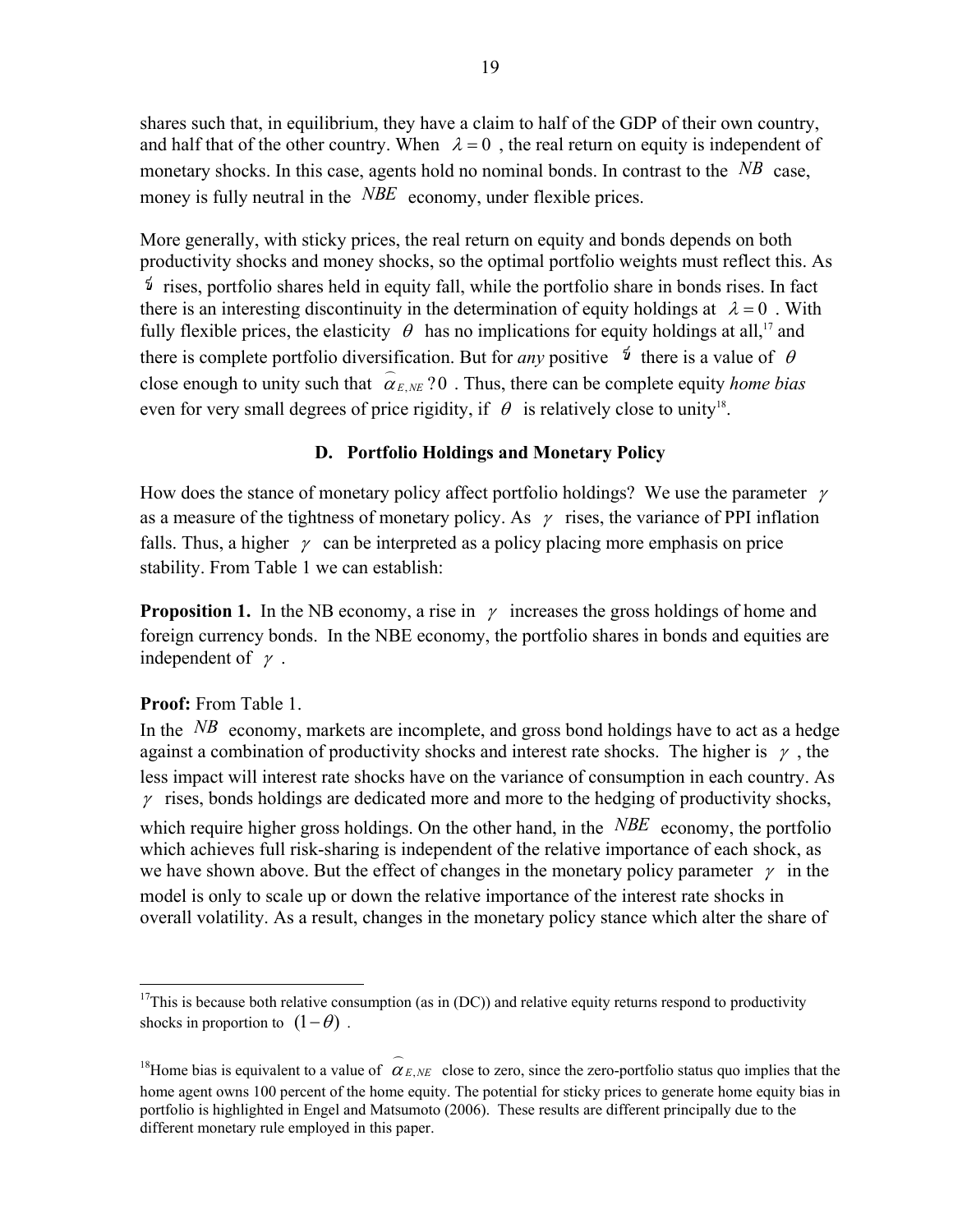total volatility due to the different shocks have no impact on the portfolio shares in the *NBE* economy.

## **V. RISK-SHARING AND PORTFOLIO HOLDINGS**

We now examine in more detail the risk-sharing implications of the portfolio positions just described. There is a natural contrast between the risk-sharing inherent in the *NC* , *NB* and *NBE* economies. We can also describe the optimal monetary policy rules under each environment. To avoid issues of non-cooperative behavior, define an optimal monetary rule as one which maximizes the sum of expected utility across home and foreign households. Since the model is fully symmetric, in equilibrium expected utility will be equalized across countries. Moreover, because we can isolate the market distortions that are due to both price stickiness and incomplete assets markets, we may describe an optimal monetary policy rule without explicitly solving a policy welfare-maximization problem.

As a measure of risk-sharing, we use the conditional variance of relative consumption movements;  $var_{t-1}(\overline{C}_t - \overline{C}_t^*)$ <sup>19</sup>. We also describe the implication of each case for the ventents,  $\{a_{t-1}(c_t, c_t)\}$ . We also describe the imprediction of each asset market consumption variance  $var_{t-1}(\hat{C}_t)$ . Table 3 describes these statistics for each asset market configuration. It is easiest to begin the description of Table 3 from the NBE case, in which markets are complete. In this case, there is full risk-sharing. Since there is no home bias in preferences or real exchange rate variability, consumption is equalized across countries. Monetary policy has no role to play in international risk-sharing. Due to price stickiness however, monetary policy does affect the variability of consumption. A policy of strict price stability will eliminate the effect of interest rate shocks on consumption. This captures the traditional role for monetary policy. By eliminating the effect of the constraint inherent in costly price adjustment, monetary policy replicates the flexible price equilibrium with complete markets.

## Table 3. Risk-Sharing Across Alternative Asset Market Configuration

NC 
$$
\operatorname{var}_{t-1}(\widehat{C}_t) = \frac{1}{2} \Big[ (1 + \frac{(1-\theta)^2}{\theta^2}) \sigma_A^2 + \frac{\lambda^2}{(\lambda + \gamma)^2} (1 + (1 - \beta)^2 \frac{(1-\theta)^2}{\theta^2}) \sigma_m^2 \Big]
$$
  
\n $\operatorname{var}_{t-1}(\widehat{C}_t - \widehat{C}_t^*) = 2 \Big[ \frac{(1-\theta)^2}{\theta^2} \sigma_A^2 + \frac{\lambda^2}{(\lambda + \gamma)^2} (1 - \beta)^2 \frac{(1-\theta)^2}{\theta^2} \sigma_m^2 \Big]$   
\nNB  $\operatorname{var}_{t-1}(\widehat{C}_t) = \frac{1}{2} \Big[ \frac{(\lambda + \gamma)^4 (\sigma_A^2)^2 + \Omega \sigma_A^2 \sigma_m^2 + \lambda^2 (\lambda + \theta - \lambda \beta (1 - \theta))^2 (\sigma_m^2)^2}{(\lambda + \gamma)^4 \sigma_A^2 + (\lambda + \gamma)^2 (\lambda + \theta - \lambda \beta (1 - \theta))^2 \sigma_m^2} \Big]$   
\n $\operatorname{var}_{t-1}(\widehat{C}_t - \widehat{C}_t^*) = 2 \Big[ \frac{(1 + \lambda \beta)^2 (1 - \theta)^2 \sigma_A^2 \sigma_m^2}{(\lambda + \gamma)^2 \sigma_A^2 + \Phi \sigma_m^2} \Big]$ 

1

<sup>&</sup>lt;sup>19</sup>As noted above, all conditional variances are well defined, even though there is a unit root in the wealth distribution.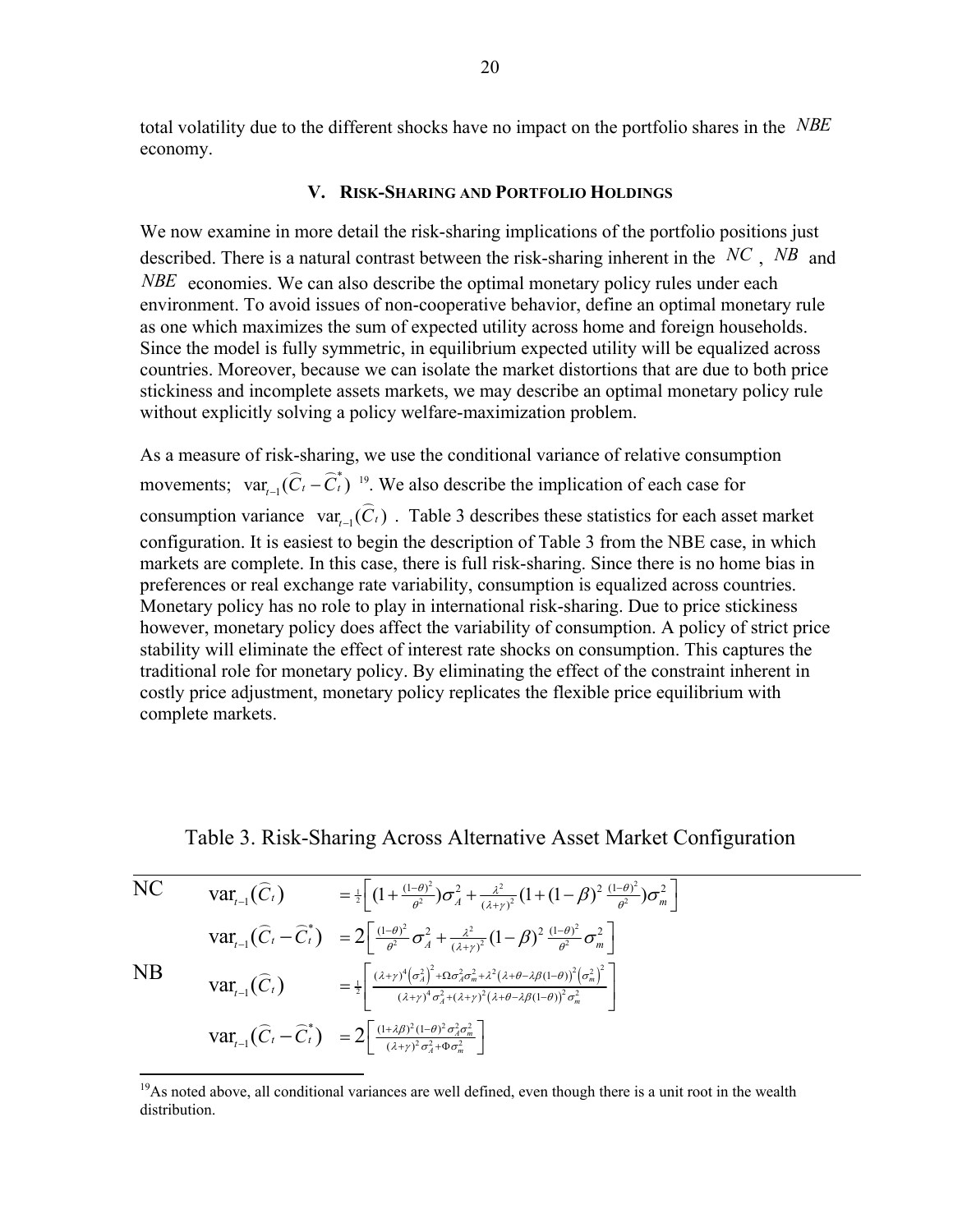## Table 3. Risk-Sharing Across Alternative Asset Market Configuration (continued)

NBE 
$$
\text{var}_{t-1}(\widehat{C}_t) = \frac{1}{2} \left[ \sigma_A^2 + \frac{\lambda^2}{(\lambda + \gamma)^2} \sigma_m^2 \right]
$$
  
\n $\text{var}_{t-1}(\widehat{C}_t - \widehat{C}_t^*) = 0$   
\n
$$
\Omega = (\lambda + \epsilon^2)^2 \left[ (1 + \lambda)^2 + \lambda^2 - 2(1 - \theta)(1 + \lambda \beta)(\lambda + \theta - \beta \lambda(1 - \theta)) \right]
$$
\n
$$
\Phi = \left[ (1 + \lambda)^2 - (1 + \lambda \beta)((1 + \lambda \beta)(1 - \theta^2) + 2\lambda(1 - \beta)(1 - \theta)) \right]
$$

Since markets are complete, and assuming that any distortions associated with monopoly pricing are eliminated by optimal subsidies, then it must also be the case that full price stability is an optimal *cooperative* monetary policy in the *NBE* environment.

In the *NC* economy there is a failure of international risk-sharing, except in the special case where  $\theta = 1$ . Moreover, consumption volatility is higher than under incomplete markets. In this case, monetary policy can enhance risk-sharing by eliminating the impact of interest rate shocks on consumption. Conceptually however, this operates in the same way as with complete markets. That is, monetary policy enhances international risk-sharing only by supporting the full flexible price equilibrium of the *NC* economy. What is more, monetary policy cannot attain full international risk-sharing. Even in the flexible price equilibrium households cannot use non-contingent bond trade to offset the consumption risks of productivity disturbances, which are permanent<sup>20</sup>. Within this restricted class of monetary rule, a policy of price stability is still optimal in the *NC* economy. But we may infer from the results of Benigno (2001), Obstfeld and Rogoff (2002), and Devereux (2004) that an alternative monetary rule (for instance, a rule which responds to both the interest rate and the exchange rate), which leads allocations to deviate from their flexible price equilibrium, would do better. An alternative rule would act so as to eliminate interest rate shocks, but also lead consumption and employment in each economy to respond more closely to that of the equilibrium with complete markets<sup>21</sup>. Hence, price stability is not efficient within a wider class of monetary rules.

Now focus on the *NB* economy. In this case, the stance of monetary policy has a more complex effect. This is because, as we have seen above, monetary policy influences the gross holdings of nominal bonds in each currency. Monetary policy has a two-fold effect on risksharing. First, as in the *NC* economy, by setting  $\gamma \rightarrow \infty$ , monetary policy can (in the traditional manner) support the flexible price equilibrium and eliminate the influence of

 $\overline{a}$ 

 $20$ If productivity disturbances were temporary, then non-contingent bond trade would offer some risk sharing benefits. In this case also, monetary policy can enhance the sharing of consumption risk due to productivity shocks, but it still cannot achieve fully efficient risk sharing.

<sup>&</sup>lt;sup>21</sup>We do not explore in detail the nature of these alternative rules. See Benigno (2001) for an elaboration, within a model almost identical to our NC economy.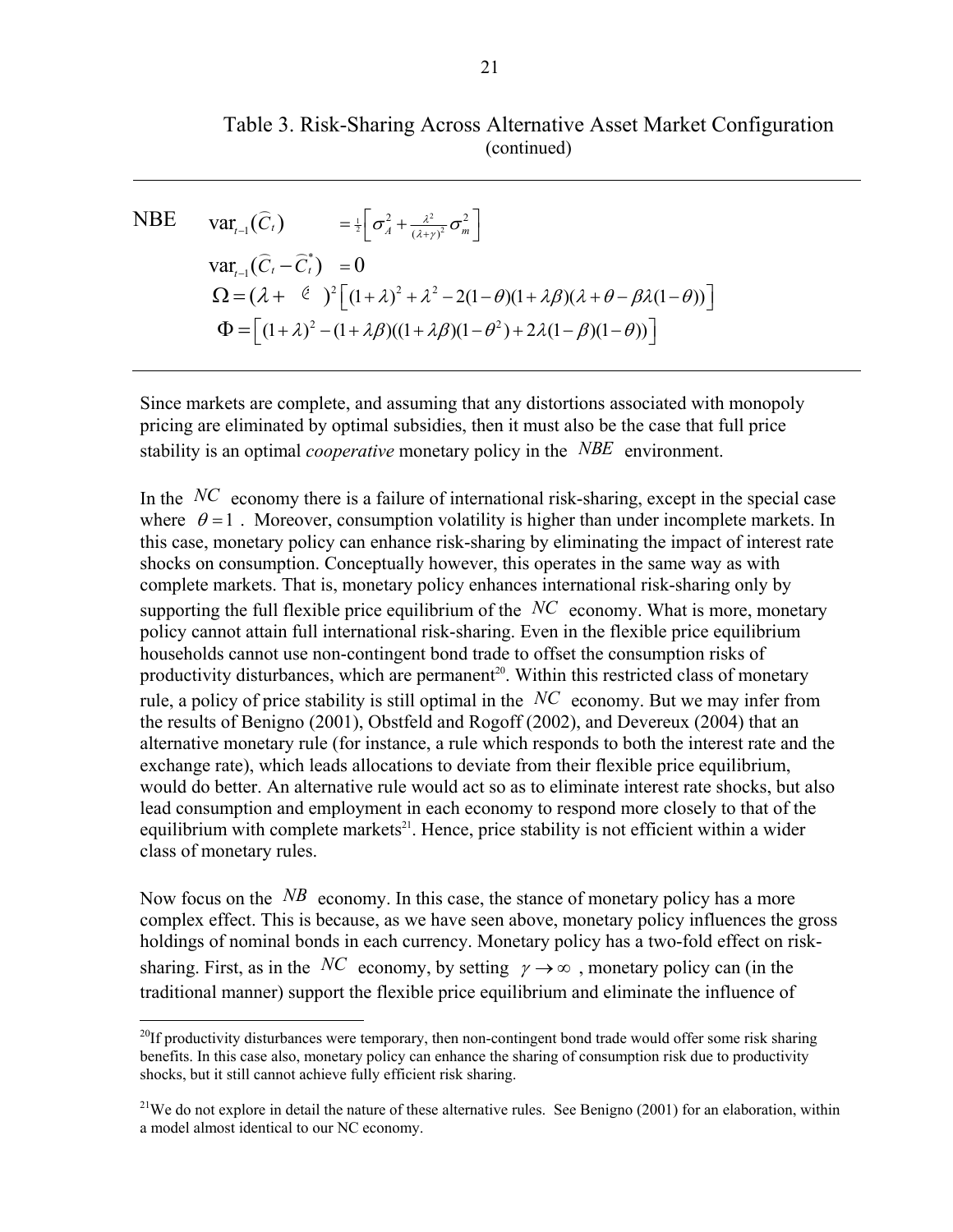interest rate shocks on consumption volatility. But the monetary stance also *endogenously* enhances the ability of households to achieve international risk-sharing. A policy of strict price stability leads agents to concentrate their gross nominal portfolio holdings towards eliminating country specific productivity shocks, and allowing them to ignore the presence of interest rate shocks. In doing so, increasing  $\gamma$  generates effectively complete international

assets markets. Table 3 indicates that as  $\gamma \to \infty$ ,  $var_{t-1}(\overline{C}_t - \overline{C}_t^*)$  goes to zero, and  $var_{t-1}(\overline{C}_t)$  approaches  $\frac{1}{2}\sigma^2$ . Thus price stability leads to the *equivalence* of the *N*  $\text{var}_{t-1}(\widehat{C}_t)$  approaches  $\frac{1}{2}\sigma_A^2$ . Thus, price stability leads to the *equivalence* of the *NB* and the *NBE* economies.

It is important to see that the enhanced role of monetary policy in the  $NB$  economy is distinct from the traditional function of monetary policy in eliminating the effects of sticky prices. This point is clarified by focusing on the special case of fully flexible prices; i.e.  $\lambda = 0$ . Then there is no role for monetary policy at all in the *NC* or the *NBE* economies. But in the *NB* economy, monetary policy still plays a role. When  $\lambda = 0$ , in the *NB* economy, Table 3 implies that:

$$
\text{var}_{t-1}(\widehat{C}_t) = \frac{1}{2} \left[ \frac{\gamma^2 \sigma_A^2 + (1 - 2\theta(1 - \theta))\sigma_A^2 \sigma_m^2}{\gamma^2 \sigma_A^2 + \theta^2 \sigma_m^2} \right]
$$
(33)

$$
\text{var}_{t-1}(\widehat{C}_t - \widehat{C}_t^*) = 2 \left[ \frac{(1-\theta)^2 \sigma_A^2 \sigma_m^2}{\gamma^2 \sigma_A^2 + \theta^2 \sigma_m^2} \right] \tag{34}
$$

The monetary stance parameter  $\epsilon$  still appears in (33) and (34), even though  $\lambda = 0$ . Moreover both consumption variance and the degree of risk-sharing are affected by the variability of interest rate shocks. By setting  $\gamma \rightarrow \infty$  monetary policy eliminates the influence of interest rate shocks, ensuring that  $var_{t-1}(\hat{C}_t)$  in (33) approaches the consumption variance of the NBE economy, and that  $var_{t-1}(\hat{C}_t - \hat{C}_t^*)$  in (34) approaches zero. The influence of monetary policy in this case operates purely through its ability to enhance the effectiveness of nominal bonds in hedging country specific productivity disturbances.

Monetary policy also has implications for asset returns. For the *NB* economy, the excess return on foreign nominal bonds is equal to the unexpected movement in the exchange rate. In the case  $\lambda = 0$ , this is:

$$
\text{var}_{t-1}(\hat{r}_{x,t}) = \frac{2}{\gamma^2} \frac{(\gamma^2 \sigma_A^2 + \theta \sigma_m^2)^2}{(\gamma^2 \sigma_A^2 + \theta^2 \sigma_m^2)}
$$
(35)

Thus, exchange rate variance will reflect shocks both to interest rates and to productivity, even in a flexible price economy. The higher is the variance of interest rate shocks, the less efficient are nominal bond returns in reflecting country specific productivity shocks, and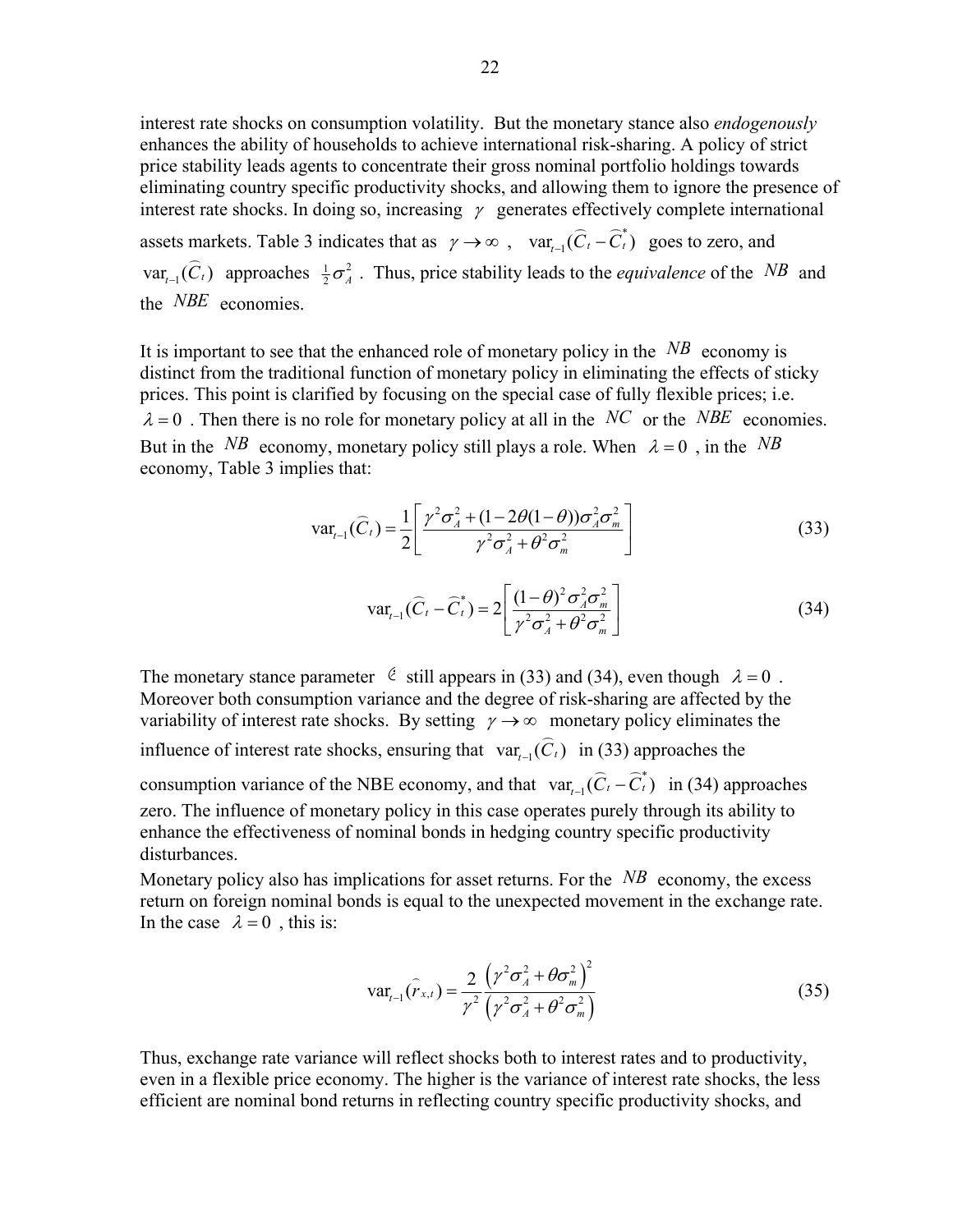hence less effective in supporting international risk-sharing. A policy of strict price stability eliminates the influence of interest rate shocks on bond returns. In doing so, price stability naturally reduces exchange rate volatility the *NB* economy.

The welfare implications for the *NB* economy follow immediately from these observations. Price stability is an optimal policy in the  $NB$  economy, even though markets are incomplete. Price stability is optimal for two reasons. First, it eliminates the effect of sticky nominal prices. Secondly, even if all prices were flexible, price stability is still optimal because it ensures that the real return on nominal bonds reflect only the efficient fundamental shocks to productivity, and are independent of interest rate shocks. This ensures that households may use nominal bonds to achieve full cross-country risk-sharing. Therefore, price stability supports the first-best allocation<sup>22</sup>.

More generally, this points to the fact that there is an independent role for monetary policy in targeting asset returns in this economy. If there are interest rate shocks (or other financialmarket shocks which reduce the effectiveness of nominal bonds in hedging productivity risk), then monetary policy can be used to ensure that nominal bond returns do not reflect these shocks. Does this mean that monetary policy should stabilize the volatility of asset returns? In fact, the answer is not necessarily. We examine this question more carefully in the next section.

We may summarise the discussion of this sub-section as follows:

## **Proposition 2.**

 $\overline{a}$ 

a) In the *NC* economy, international risk sharing is limited, and an optimal monetary rule would in general deviate from price stability.

b) In the *NBE* economy, there is full risk international sharing, and price stability is optimal because it replicates the flexible price equilibrium.

c) In the *NB* economy, price stability is optimal, because it replicates the flexible price equilibrium, and at the same time generates full international risk-sharing.

**Proof:** From Table 3 and above discussion.

## **VI. CAPITAL FLOWS AND EXCHANGE RATE VOLATILITY**

The previous section showed that a policy of price stability can act so as to enhance international risk-sharing as well as sustain a flexible price equilibrium. What implications does this have for exchange rates and capital flows? Since exchange rates affect the returns on nominal bonds and equity, this question also relates to the issue of how monetary policy should affect the distribution of asset returns.

Table 4 illustrates the implications of each asset market environment for the behaviour of the current account (locally equivalent to the trade balance) and the exchange rate. The table

 $^{22}$ It is important to see that this result does not depend on our restricted class of monetary rules. Any monetary policy rule that generates full risk sharing can be fully optimal only if it also supports price stability. Even in the case  $\lambda = 0$ , an optimal monetary policy using a wider class of monetary rule than (monrule) will ensure

that the nominal exchange rate responds efficiently to productivity shocks, and domestic *PPI* inflation is zero.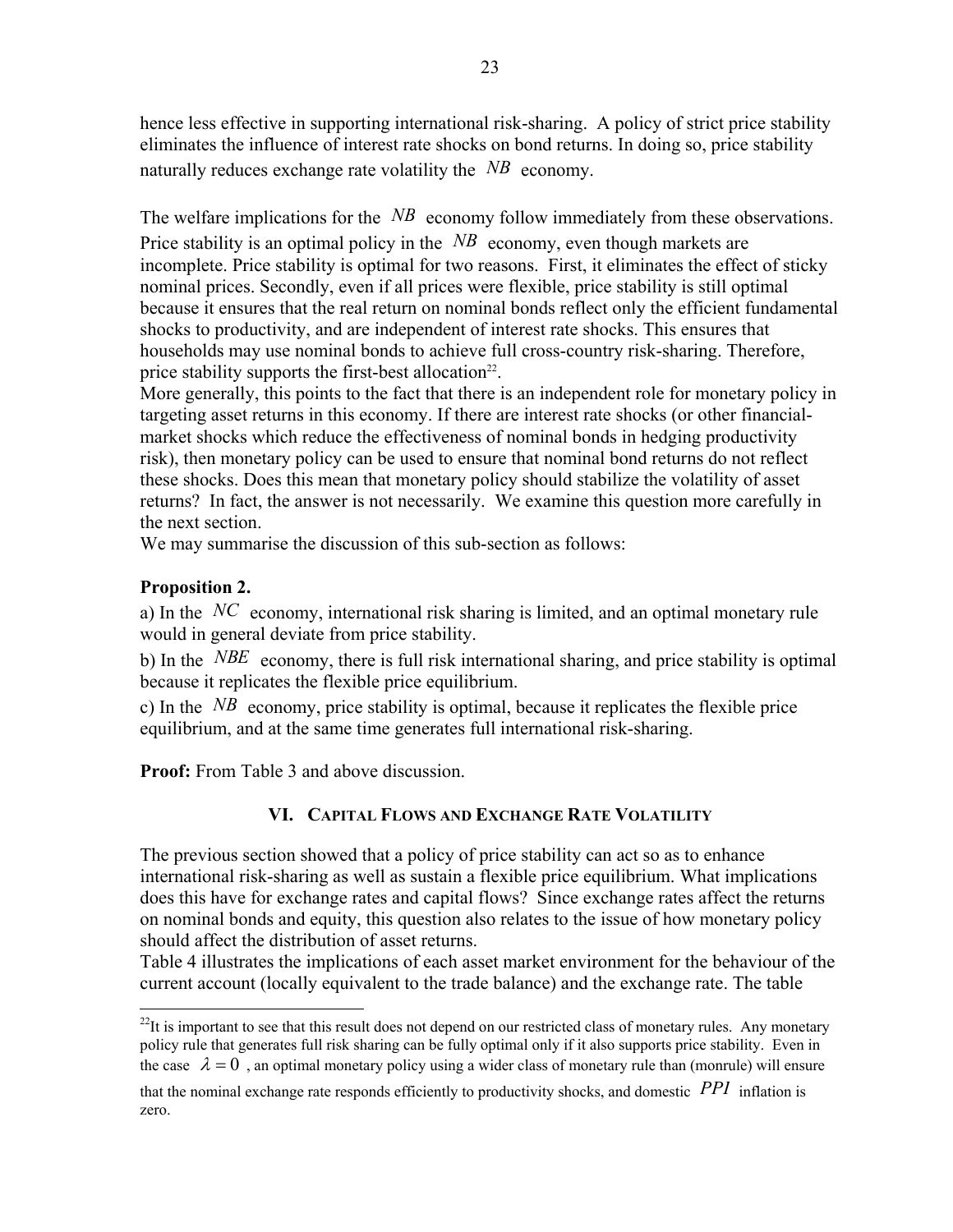shows the variance of the current account and the exchange rate as a function variance of the underlying interest rate and productivity.

| NC         | $\text{Var}_{t-1}(CA_t)^{NC} = \frac{1}{2}(1-\theta)^2 \frac{\lambda^2 \beta^2}{(\lambda + \nu)^2} \sigma_m^2$ |                                                                                                                                                                                                                                                                                                                                               |
|------------|----------------------------------------------------------------------------------------------------------------|-----------------------------------------------------------------------------------------------------------------------------------------------------------------------------------------------------------------------------------------------------------------------------------------------------------------------------------------------|
|            |                                                                                                                | $\text{var}_{t-1}(\Delta S_t)^{NC} = \frac{2}{\theta^2} \left[ \sigma_A^2 + \frac{(\lambda + \theta - \lambda \beta (1-\theta))^2}{(\lambda + \gamma^2)} \sigma_m^2 \right]$                                                                                                                                                                  |
| <b>NB</b>  |                                                                                                                | $\text{var}_{t-1}(CA_t)^{NB} = \frac{1}{2}(1-\theta)^2 \left  \frac{( \lambda + \gamma)^4 (\sigma_A^2)^2 + \Psi \sigma_A^2 \sigma_m^2 + \lambda^2 (\lambda + \theta - \lambda \beta (1-\theta))^2 (\sigma_m^2)^2}{(\lambda + \gamma)^4 \sigma_A^2 + (\lambda + \gamma)^2 (\lambda + \theta - \lambda \beta (1-\theta))^2 \sigma_m^2} \right $ |
|            |                                                                                                                | $\text{var}_{t-1}(\Delta S_t)^{NB} = 2\left \frac{(\lambda+\gamma)^4(\sigma_A^2)^2 + \gamma\sigma_A^2\sigma_m^2 + (1+\lambda)^2(\lambda+\theta-\lambda\beta(1-\theta))^2(\sigma_m^2)^2}{(\lambda+\gamma)^4\sigma_A^2 + (\lambda+\gamma)^2(\lambda+\theta-\lambda\beta(1-\theta))^2\sigma_m^2}\right $                                         |
| <b>NBE</b> |                                                                                                                | $\text{Var}_{t-1}(CA_t)^{NBE} = \frac{1}{2} \left  \sigma_A^2 + \frac{\lambda^2}{(\lambda + \gamma)^2} \sigma_m^2 \right $                                                                                                                                                                                                                    |
|            |                                                                                                                | $\text{var}_{t-1}(\Delta S_t)^{NBE} = 2 \left[ \gamma_A^2 + \frac{(1+\lambda)^2}{(\lambda + \gamma)^2} \gamma_m^2 \right]$                                                                                                                                                                                                                    |
|            |                                                                                                                | $\Psi = \lambda(\lambda + \epsilon)^2 \left[ 2(\lambda + \theta - \beta \lambda (1 - \theta)) + \lambda \beta^2 \right]$                                                                                                                                                                                                                      |
|            |                                                                                                                | $\Upsilon = 2(1+\lambda)(\lambda + \epsilon)^2(\lambda + \theta - \beta\lambda(1-\theta))$                                                                                                                                                                                                                                                    |

Table 4. Capital Flows and Exchange Rate Variability

## **A. Exchange Rate Volatility**

From Table 4 we see that in the *NC* economy, for both interest rate and productivity shocks, exchange rate variability is lower, the higher is  $\theta$ , while the same mechanism does not operate in the *NBE* economy. This is due to the income effects of shocks, causing labor supply to move in the opposite direction to consumption and output, acting so as to stabilize the terms of trade. This channel does not operate in the economy with full risk-sharing across countries. But these effects will partially operate in the *NB* economy, since risk-sharing is not perfect in that case.

How does exchange rate variability differ across the three different asset market configurations? First, we focus on a comparison of exchange rate variability for a given value of  $\gamma$  and  $\sigma_m^2$ . Using the relevant rows of Table 4, we may establish the following proposition:

**Proposition 3** For given values of  $\gamma$  and  $\sigma_m^2$  exchange rate volatility across regimes satisfies the following inequalities:

$$
\text{var}_{t-1}(\Delta S_t)^{NBE} \geq \text{var}_{t-1}(\Delta S_t)^{NB} \geq \text{var}_{t-1}(S_t)^{N C}.
$$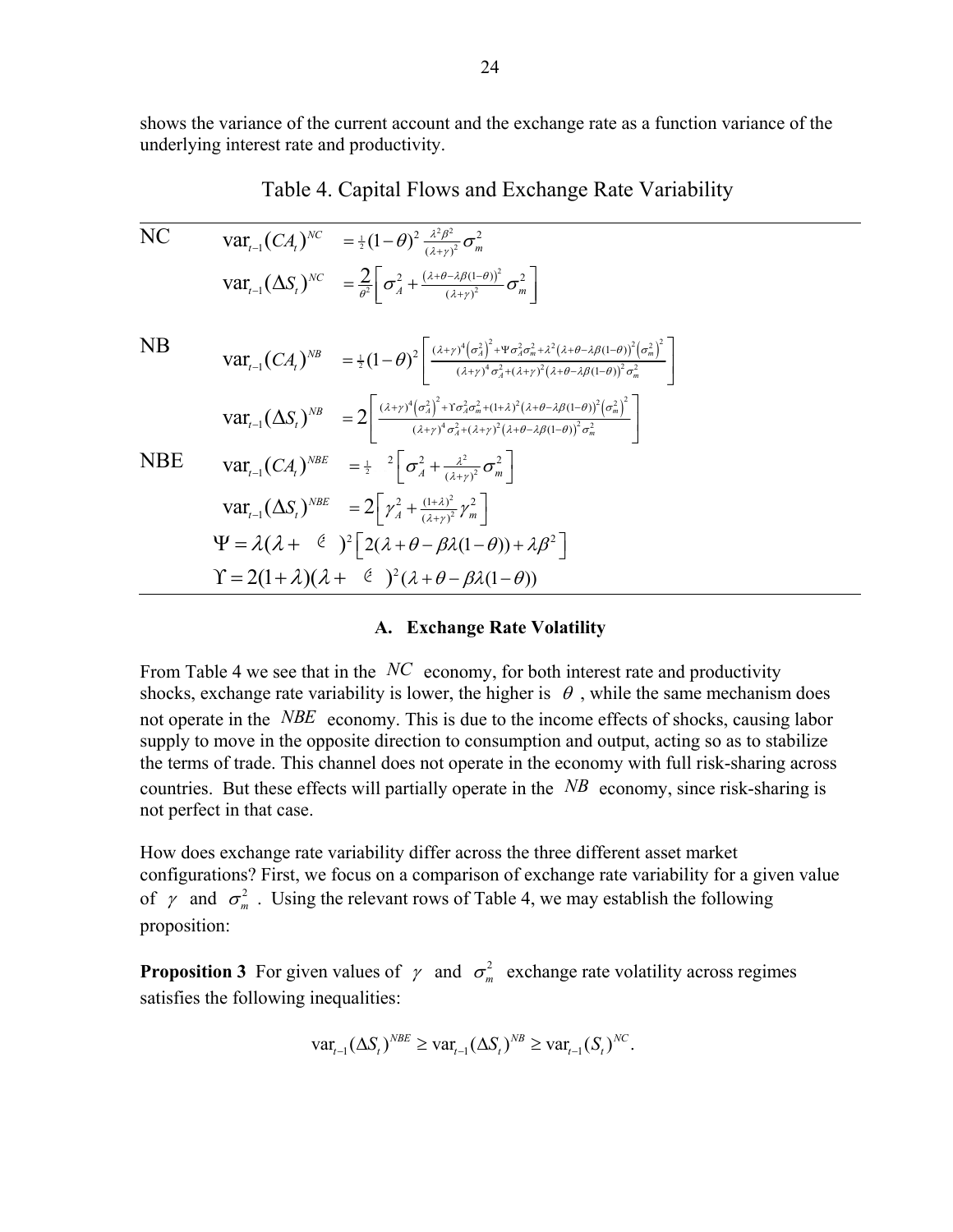**Proof:** From Table 4 we may establish that:

$$
\operatorname{var}_{t-1}(\Delta S_t)^{NBE} - \operatorname{var}_{t-1}(\Delta S_t)^{NB}
$$
  
= 
$$
\frac{(1 + \lambda \beta)^2 (1 - \theta)^2 \sigma_m^2 \sigma_A^2}{(\lambda + \theta - \beta \lambda (1 - \theta))^2 \sigma_m^2 + (\gamma + \lambda)^2 \sigma_A^2}
$$
(36)

and

$$
\operatorname{var}_{t-1}(\Delta S_t)^{NB} - \operatorname{var}_{t-1}(\Delta S_t)^{NC}
$$
  
= 
$$
\frac{(\lambda + \gamma)^2 (\theta^2 - 1)\sigma_A^2 + (\theta - 1)\Xi \sigma_m^2 \sigma_A^2 + (\theta - 1)\Lambda \sigma_m^2}{(\lambda + \gamma)^2 \theta^2 \Big[ (\lambda + \theta - \beta \lambda (1 - \theta))^2 \sigma_m^2 + (\gamma + \lambda)^2 \sigma_A^2 \Big]}
$$
(37)

where  $\Xi > 0$ , and  $\Lambda > 0$  are composite functions of parameters. Thus, exchange rate volatility is greatest under the complete markets regime, and lowest in the regime with no risk-sharing at all, with the nominal bond economy lying somewhere in between. Notice that from (36), if either type of shock is absent, then exchange rate volatility is equal in the *NBE* and the *NB* economy. This follows from the results of the previous section, since with only one type of shock, nominal bonds can achieve full risk-sharing.

Proposition 3 indicates that increasing the number of assets traded will lead to an increase in exchange rate volatility, for a given monetary rule. But in the previous section we saw that the monetary rule itself could alter the effective degree of completeness of assets markets. This raises the question of how the stance of monetary policy influences exchange rate volatility.

From inspection of Table 4, we see that under both the *NC* and *NBE* economies, a policy of price stability unambiguously reduces exchange rate volatility, since it eliminates the direct component of exchange rate volatility coming from interest rate shocks. Under the *NB* economy however, the monetary stance affects exchange rate variability both directly through the affect of interest rate shocks and indirectly through altering the composition of the portfolio. The first effect will clearly reduce exchange rate volatility, but from Proposition 3 the second effect may increase exchange rate volatility, since it moves the *NB* economy closer to the *NBE* economy. Again using Table 4, we may establish

**Proposition 4** An increase in  $\gamma$  may either increase or reduce exchange rate volatility. In addition, the relationship may not be monotonic.

**Proof:** The proposition can be established by looking at a special case of  $var_{t-1}(S_t)^{NB}$  where prices are flexible ( $\lambda = 0$ ). We can show then that:

$$
\left. \frac{\partial \operatorname{var}_{t-1}(S_t)^{NB}}{\partial \gamma} \right|_{\lambda=0} \propto -\sigma_m^2 (\sigma_A^2 \gamma^2 (2-\theta) + \sigma_m^2 \theta^2)
$$
 (38)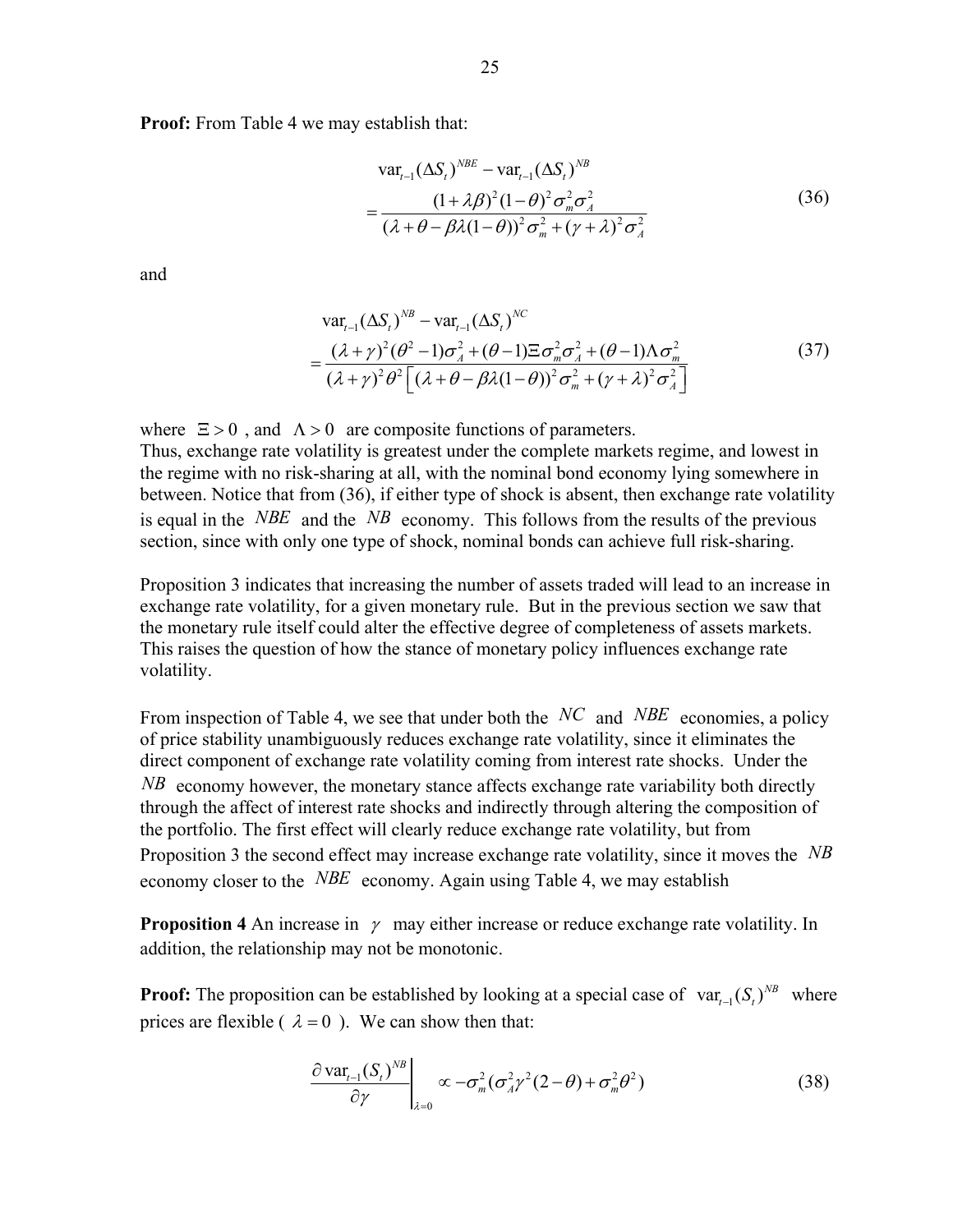If  $\theta > 2$ , this expression may be positive. The more important are productivity shocks relative to interest rate shocks, the more likely it is that the expression is positive. Moreover, we see that the relationship may be non-monotonic, since when  $\theta > 2$ , (38) is more likely to be positive, the higher is  $\gamma$  itself.

In the more general case however, with some price stickiness, the direct channel of monetary policy on exchange rate volatility becomes more important. In fact, calibration of the general value for  $\frac{\partial \text{var}_{t-1} (S_t)^{NB}}{\partial \gamma}$  $\frac{\partial \text{var}_{t-1}(S_t)^{NS}}{\partial \gamma}$  suggests that it is likely to be negative in the range of empirically relevant parameter values.

This discussion relates to the question about the role of monetary policy in affecting asset returns. As we show in the previous section, a policy of price stability eliminates the influence of non-productivity shocks on the excess returns on foreign-currency bonds. This represents an optimal policy in the *NB* economy. But this may involve either increasing or reducing the volatility of returns. Thus, our results suggest that monetary authorities should be concerned about the volatility of asset returns, at least as described by the exchange rate. But they don't necessarily tell us that it is desirable to reduce this volatility.

## **B. Capital Flows**

From the results so far, we see that monetary policy affects the gross portfolio position in the *NB* economy. But the monetary rule also impacts on net capital flows. This is described in Table 4. Recall our assumption that productivity shocks are permanent. This means that in the economy without risk-sharing, a productivity shock has no impact on the current account, since there are no gains from intertemporal consumption smoothing following a productivity shock. Table 4 indeed indicates that under the *NC* economy, the current account is affected only by interest rate shocks. In comparing the *NBE* and *NC* economies for a given monetary policy rule, we see that the volatility of the current account is unambiguously higher in the complete markets case. It is also possible to show that the current account is more volatile in the  $NB$  economy than the  $NC$  economy, although the comparison between the *NB* economy and the *NBE* economy is theoretically ambiguous<sup>23</sup>.

How does monetary policy affect the volatility of the current account? Again, the answer is qualitatively different between the *NC* and *NBE* economies on the one hand, where monetary policy works only through the traditional channel, and the *NB* economy, where monetary policy affects the structure of portfolios. In the first two cases, Table 4 indicates that a rise in  $\gamma$  always reduces the volatility of the current account, since it tends to eliminate the component of the current account that is due to interest rate shocks. But in the *NB* economy, a rise in  $\gamma$  also increases the weight put on hedging against productivity shocks in the optimal portfolio. This tends to increase the volatility of the current account, since the more that productivity shocks are hedged, the more the country will engage in trade

 $\overline{a}$ 

<sup>&</sup>lt;sup>23</sup>For  $\lambda = 0$ , the volatility of the trade balance is always higher in the *NBE* economy. But for a high degree of price stickiness, this conclusion may be reversed.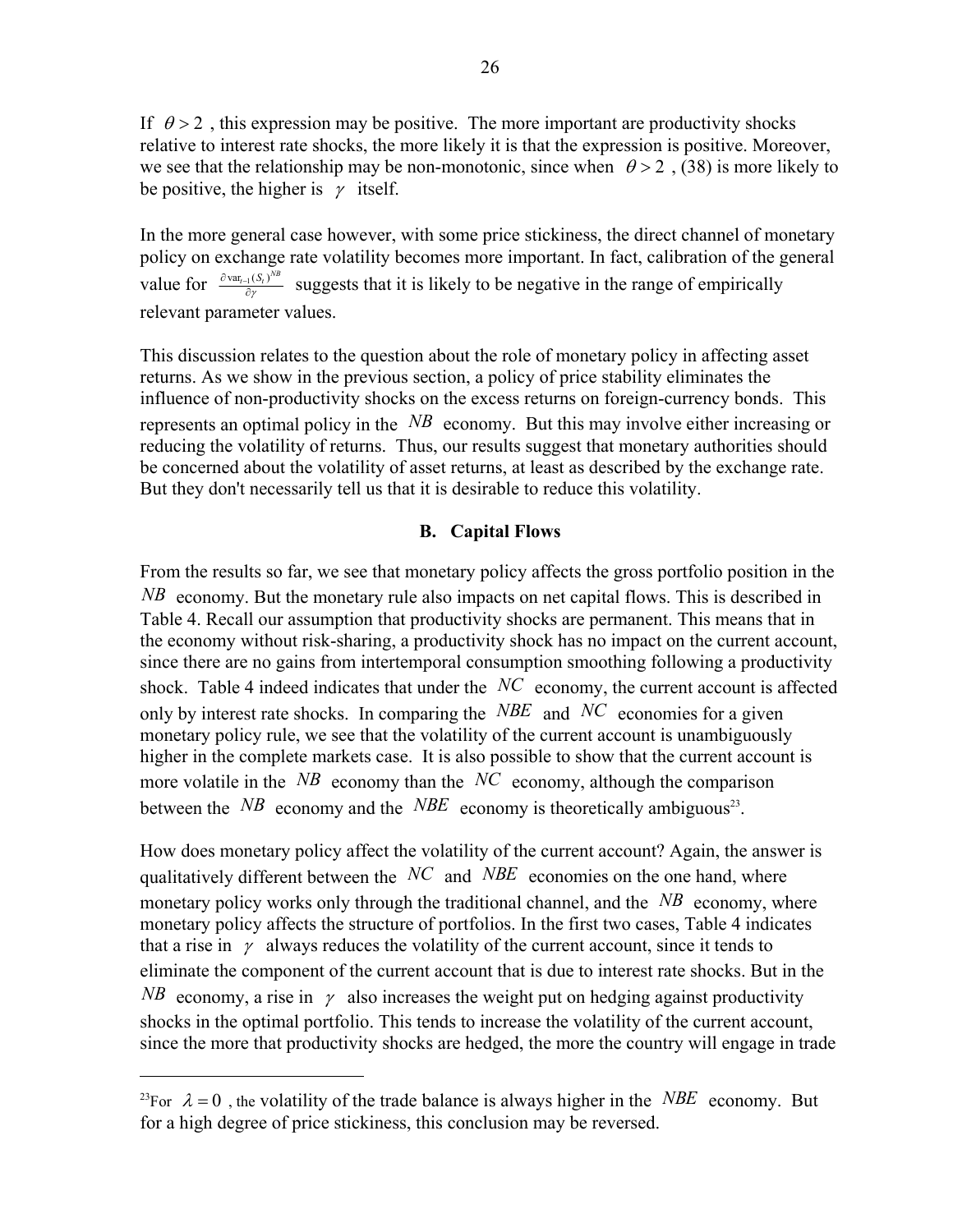imbalances as a result of the risk-sharing of these shocks. To illustrate this mechanism, again let us focus on the special case where  $\lambda = 0$ . In that case, we establish:

**Proposition 5** In the *NB* economy with  $\lambda = 0$ , current account volatility is increasing in  $\gamma$ .

**Proof:** Table 4 illustrates the volatility of the current account is independent of  $\sigma_m^2$  in both the *NC* and *NBE* economies. But in the *NB* economy, the current account may be then written as:

$$
\text{var}_{t-1}(CA_t)|_{\lambda=0} = \frac{1}{2}(1-\theta)^2 \left[ \frac{(\lambda + \gamma)^2 (\sigma_A^2)^2}{(\lambda + \gamma)^2 \sigma_A^2 + (\lambda + \theta - \lambda \beta (1-\theta))^2 \sigma_m^2} \right].
$$
 (39)

Expression (39) implies that interest rate shocks reduce the volatility of the current account, since consistent with the previous results, they reduce the usefulness of nominal bonds in supporting risk-sharing. But (39) also shows that in this case, current account volatility is unambiguously increasing in  $\gamma$ . An increase in  $\gamma$  eliminates the effect of nominal shocks on bond returns and enhances the effectiveness of nominal bonds in risk-sharing. Hence it increases the variability of capital flows.

More generally, when  $\lambda > 0$ , the more conventional channel of monetary policy is operative. In that case, a policy of price stability may either increase or reduce the total volatility of capital flows.

## **C. More general parameter values**

Our solution has been restricted to a special case of the model, with log utility, no home bias in preferences, and permanent productivity shocks. This is necessary only so as to obtain manageable algebraic expressions for optimal portfolio holdings. The portfolio solution method also gives solutions for the more general case, but they can be usefully interpreted only through calibration and numerical comparisons. But even so, the qualitative results of the paper are unchanged in the more general case. Conceptually, it is straightforward to see why this is so. Even under more general conditions, but remaining within a framework where there exist just productivity and interest rate shocks, a monetary policy which supports the flexible price equilibrium in the *NB* economy will lead to an endogenous movement towards completeness in financial markets. Therefore, because it eliminates all welfare distortions, this policy must be fully optimal.

With a more general extension of the model, the results would have to be qualified somewhat. For instance, if we introduced more shocks (e.g. fiscal policy shocks), then it is no longer true that a price stability rule facilitates full risk sharing, since eliminating interest rate shocks as a source of variability in bond returns would not establish complete markets. In that case, an explicit welfare comparison across alternative rules would be necessary. This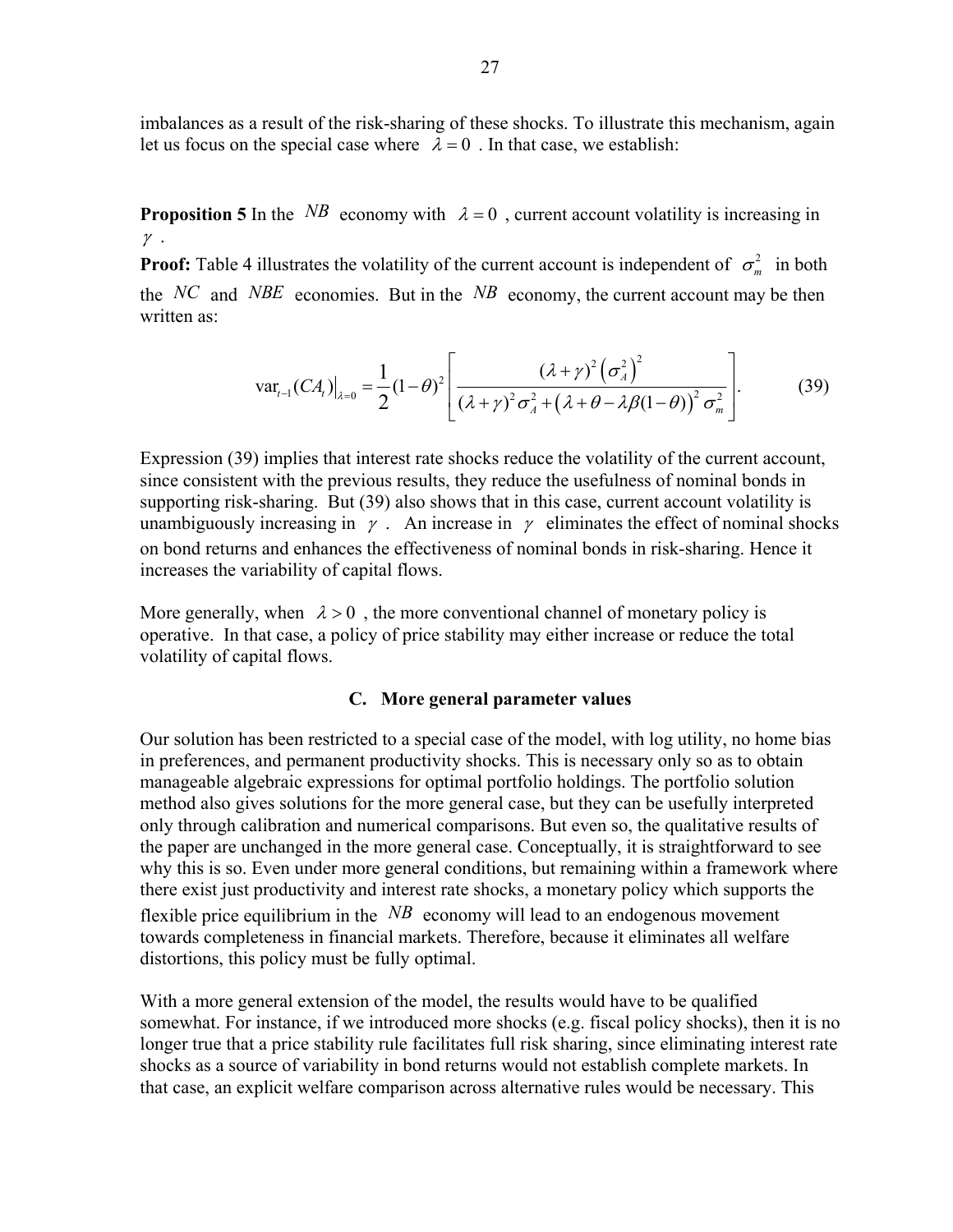would require higher order solutions to the model. Nevertheless, the principle that monetary policy has a role to play in enhancing the efficiency of nominal asset returns would still remain.

## **VII. CONCLUSION**

This paper shows how a simple benchmark two-country sticky-price open-economy macro model can be amended so as to incorporate endogenous portfolio choice. We solve for the optimal portfolio holdings of national equities and nominal bonds, and show how these depend on the magnitude of stochastic shocks, the degree of price stickiness, and the stance of monetary policy. A key result is that a monetary policy of strict price stability is desirable, not just because it sustains the flexible price equilibrium outcome of the real economy, but also because it endogenously generates full international risk-sharing. Monetary policy is useful not just in influencing aggregate demand in desirable ways, but also in ensuring that assets returns reflect underlying productivity shocks in the right ways. This argument for price stability holds even in a fully flexible price economy, and arises due to the fact that such a policy maximizes the risk-hedging properties of nominal bond returns. More generally, our results suggest that while financial globalization alters the environment within which monetary policy operates, it may not alter the fundamental objectives of optimal monetary policy.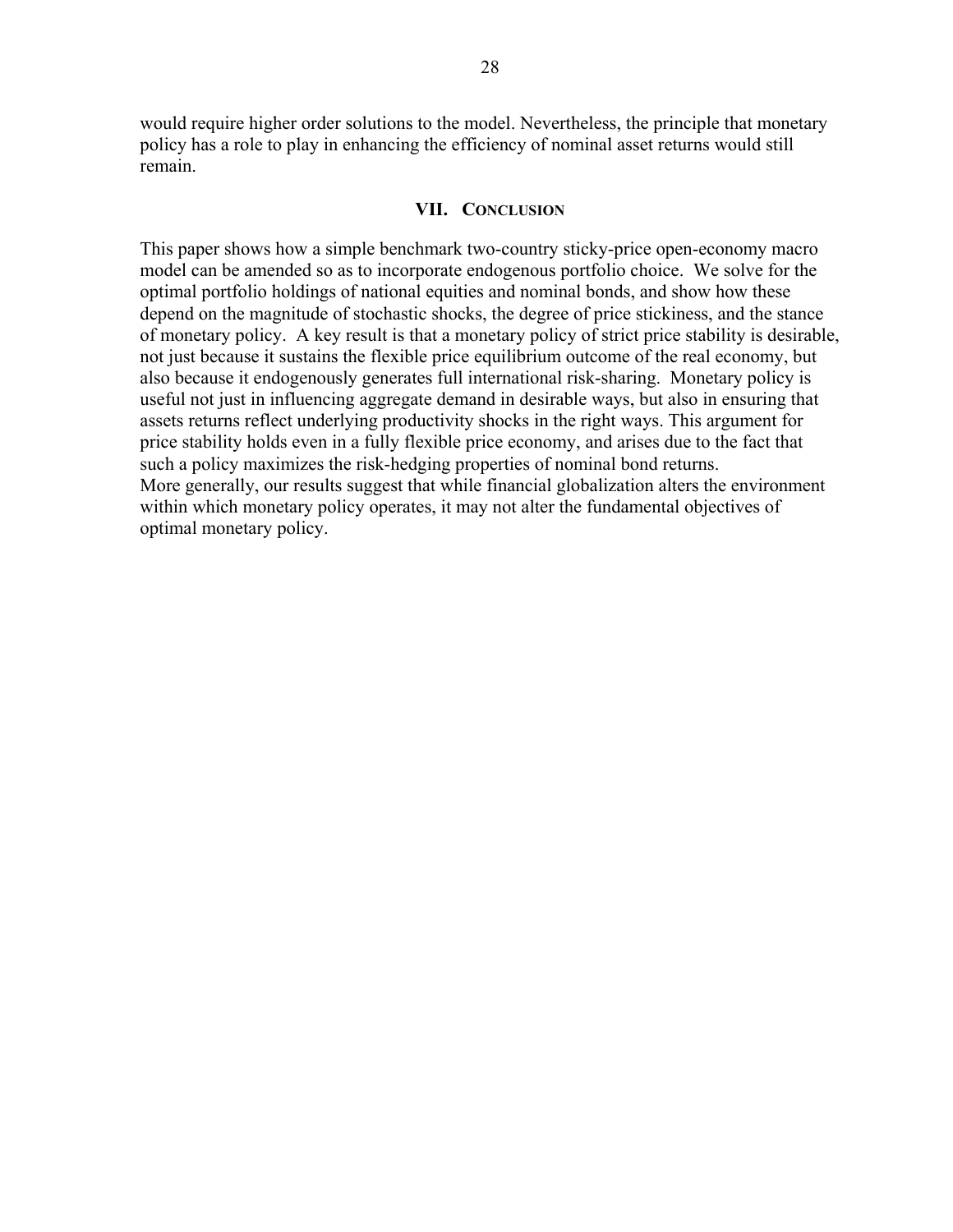## APPENDX I

The solution of the dynamic model of Table 1, for a given  $\eta$ , may be written in terms of the linear system of undetermined coefficients:

$$
\widehat{C} = c_1 \overline{W} + c_2 u + c_3 u^* + c_4 m + c_5 m^* + c_6 \xi
$$
\n(40)

$$
\widehat{C}^* = c_1^* \overline{W} + c_2^* u + c_3^* u^* + c_4^* m + c_5^* m^* + c_6^* \xi
$$
\n(41)

$$
\hat{\tau} = t_1 \overline{W} + t_2 u + t_3 u^* + t_4 m + t_5 m^* + t_6 \xi
$$
\n(42)

$$
\overline{W}' = w_1 \overline{W} + w_2 u + w_3 u^* + w_4 m + w_5 m^* + w_6 \xi
$$
\n(43)

$$
\widehat{\pi} = p_1 \widehat{W} + p_2 u + p_3 u^* + p_4 m + p_5 m^* + p_6 \xi \tag{44}
$$

The solutions for the coefficients  $c_i, c_i^*$ ,  $t_i, w_i, y_i, p_i$ ,  $i = 1..6$ , are given by:

$$
c_1 = \frac{(1 - \beta)}{\beta \theta}, \quad c_2 = 1 - \frac{0.5}{\theta}, \quad c_3 = \frac{0.5}{\theta}, \quad c_4 = .5 \frac{\lambda (1 - 2\theta - \beta (1 - \theta))}{\theta (\gamma + \lambda)},
$$

$$
c_5 = .5 \frac{\lambda (1 - \beta (1 - \theta))}{\theta (\gamma + \lambda)}, \quad c_6 = \frac{1 - \beta}{\theta}
$$

$$
c_1^* = -\frac{(1-\beta)}{\beta \theta}, \quad c_2^* = \frac{0.5}{\theta}, \quad c_3^* = 1 - \frac{0.5}{\theta}, \quad c_4^* = .5 \frac{\lambda (1 - \beta (1 - \theta))}{\theta (\gamma + \lambda)},
$$
  

$$
c_5^* = .5 \frac{\lambda (1 - 2\theta - \beta (1 - \theta))}{\theta (\gamma + \lambda)}, \quad c_6^* = -\frac{1 - \beta}{\theta}
$$

$$
t_1 = \frac{-2(1-\beta)}{\beta \theta}, \quad t_2 = \frac{1}{\theta}, \quad t_3 = -\frac{1}{\theta}, \quad t_4 = -\frac{\lambda(1-\beta(1-\theta))}{\theta(\gamma+\lambda)},
$$

$$
t_5 = \frac{\lambda(1-\beta(1-\theta))}{\theta(\gamma+\lambda)}, \quad t_6 = -2\frac{1-\beta}{\theta}
$$

$$
y_1 = \frac{1-\beta}{\beta}
$$
,  $y_2 = 1$ ,  $y_3 = 0$ ,  $y_4 = -0.5 \frac{\lambda(2-\beta(1-\theta))}{(\gamma+\lambda)}$ ,  $y_5 = -0.5 \frac{\lambda\beta(1-\theta)}{(\gamma+\lambda)}$ ,  $y_6 = -(1-\beta) \frac{\lambda\beta(1-\theta)}{(\gamma+\lambda)}$ 

$$
w_1 = 1
$$
,  $w_2 = 0$ ,  $w_3 = 0$ ,  $w_4 = .5 \frac{\lambda \beta (1 - \theta)}{(\gamma + \lambda)}$ ,  $w_5 = -.5 \frac{\lambda \beta (1 - \theta)}{(\gamma + \lambda)}$ ,  $w_6 = \beta$ 

$$
p_1 = 0
$$
,  $p_2 = 0$ ,  $p_3 = 0$ ,  $p_4 = -\frac{1}{(\gamma + \lambda)}$ ,  $p_5 = 0$ ,  $p_6 = 0$ 

The excess return equations (28)-(30) may be written as: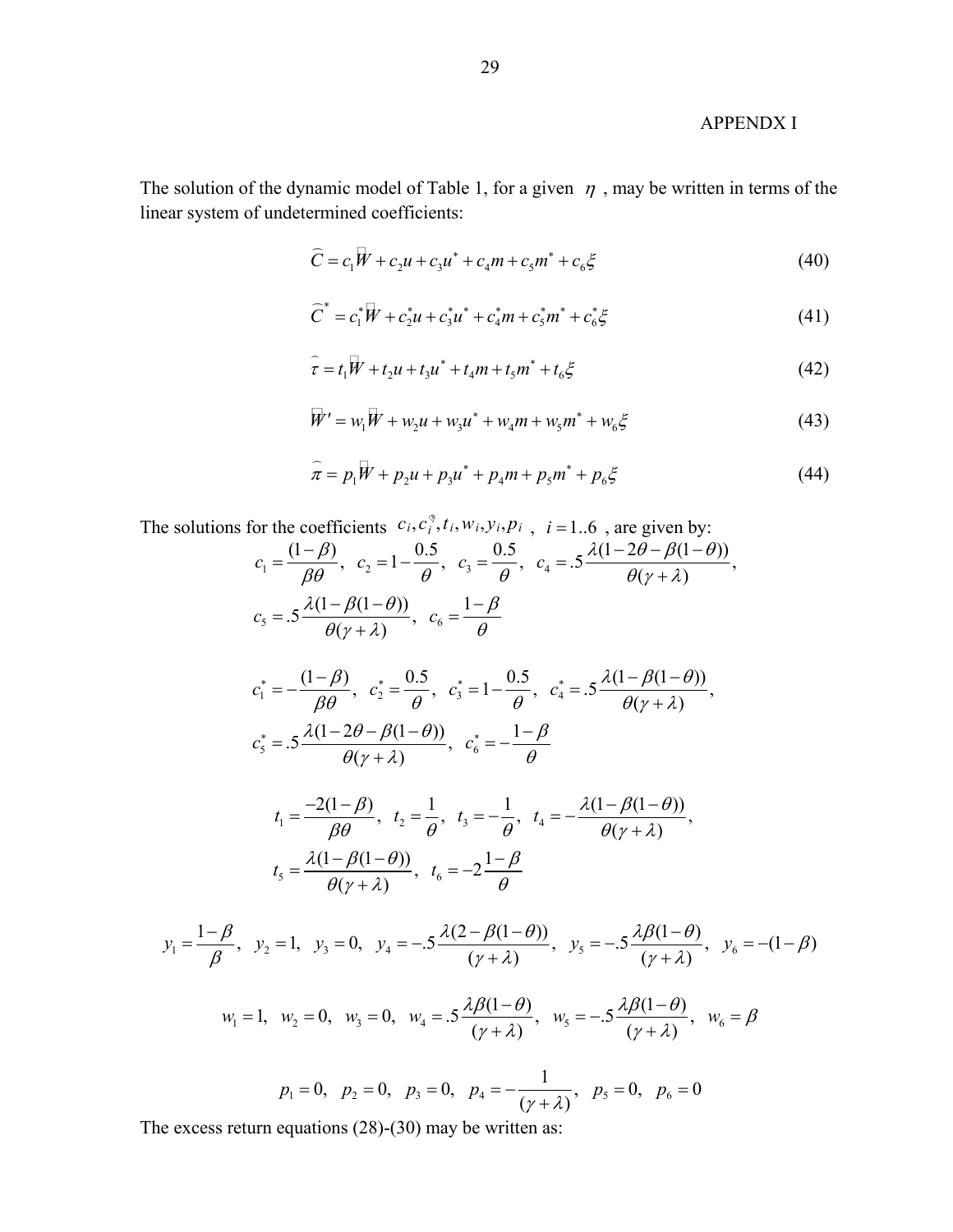$$
\hat{r}_{x,1} = r_{11}\overline{W} + r_{12}u + r_{13}u^* + r_{14}m + r_{15}m^* + r_{16}\xi
$$
\n(45)

$$
\hat{r}_{x,2} = r_{21}\overline{W} + r_{22}u + r_{23}u^* + r_{24}m + r_{25}m^* + r_{26}\xi
$$
\n(46)

$$
\hat{r}_{x,3} = r_{31}\overline{W} + r_{32}u + r_{33}u^* + r_{34}m + r_{35}m^* + r_{36}\xi
$$
\n(47)

The solutions for the coefficients  $r_{ij}$ ,  $i = 1..3$ ,  $j = 1..6$ , are given by:

$$
r_{11} = \frac{(2-\theta)(1-\beta)}{\beta\theta} \ r_{12} = \frac{\theta-1}{\theta} \ r_{13} = \frac{1}{\theta} \ r_{14} = -0.5 \frac{\lambda[(4\theta-2(1+\phi\theta))(1-\beta)-\theta\beta]}{\theta(\lambda+\gamma)}
$$
  
\n
$$
r_{15} = -0.5 \frac{[\lambda(2(1-\beta)+\beta\theta)+2\theta]}{\theta(\lambda+\gamma)} \ r_{16} = \frac{(2-\theta)(1-\beta)}{\beta}
$$
  
\n
$$
r_{21} = \frac{(1-\beta)}{\beta} \ r_{22} = 0 \ r_{23} = 1 \ r_{24} = 0.5 \frac{\lambda\beta}{(\lambda+\gamma)}
$$
  
\n
$$
r_{25} = -0.5 \frac{[\lambda(4-3\beta-2\phi(1-\beta))+2]}{(\lambda+\gamma)} \ r_{26} = (1-\beta)
$$
  
\n
$$
r_{31} = \frac{2(1-\beta)}{\beta\theta} \ r_{32} = -\frac{1}{\theta} \ r_{33} = \frac{1}{\theta} \ r_{34} = \frac{(\theta+\lambda(1+\beta(\theta-1)))}{\theta(\lambda+\gamma)}
$$
  
\n
$$
r_{35} = -\frac{(\theta+\lambda(1+\beta(\theta-1)))}{\theta(\lambda+\gamma)} \ r_{36} = \frac{2(1-\beta)}{\theta}
$$

The matrices used to compute the portfolio rules from (20) are given as follows. For the *NB* economy:  $2(1-\alpha)$ 

$$
D1 = \frac{2(1-\beta)}{\theta}
$$

$$
D2 = \left[ \frac{(\theta - 1)}{\theta}, -\frac{(\theta - 1)}{\theta}, \frac{\lambda(1-\beta)(\theta - 1)}{\theta(\lambda + \theta)}, \frac{-\lambda(1-\beta)(\theta - 1)}{\theta(\lambda + \theta)} \right]
$$

$$
R2 = \left[ \frac{1}{\theta}, -\frac{1}{\theta}, -\frac{[\lambda + \theta + \beta\lambda(1-\theta))]}{\theta(\lambda + \gamma)}, \frac{[\lambda + \theta + \beta\lambda(1-\theta)]}{\theta(\lambda + \gamma)} \right]
$$

For the *NBE* economy, the *D*1 and *D*2 matrices are the same, and the *R*1 and *R*2 matrices are:

$$
R1' = \left[ -\frac{2(1-\theta)(1-\beta)}{\theta}, (1-\beta), -\frac{(\theta-2)(1-\beta)}{\theta} \right]
$$
  
\n
$$
R2 = \begin{bmatrix} \frac{(1-\theta)}{\theta}, & -\frac{(1-\theta)}{\theta}, & \frac{\lambda(2\theta-\phi\theta-1)(1-\beta)}{\theta(\lambda+\gamma)}, & -\frac{\lambda(2\theta-\phi\theta-1)(1-\beta)}{\theta(\lambda+\gamma)} \\ -1, & 0, & 0.5\frac{(2-3\lambda\beta+4\lambda-2\lambda\phi(1-\beta))}{(\lambda+\gamma)}, & -0.5\frac{\beta\lambda}{(\lambda+\gamma)} \\ \frac{(1-\theta)}{\theta}, & -\frac{1}{\theta}, & -0.5\frac{\lambda[(2-4\theta+2\phi\theta)(1-\beta)+\beta\theta]}{\theta(\lambda+\gamma)}, & 0.5\frac{[2\theta+\lambda(2(1-\beta)+\beta\theta)]}{\theta(\lambda+\gamma)} \end{bmatrix}.
$$

For the value of  $\Sigma$ , we assume that all shocks are independent of one another.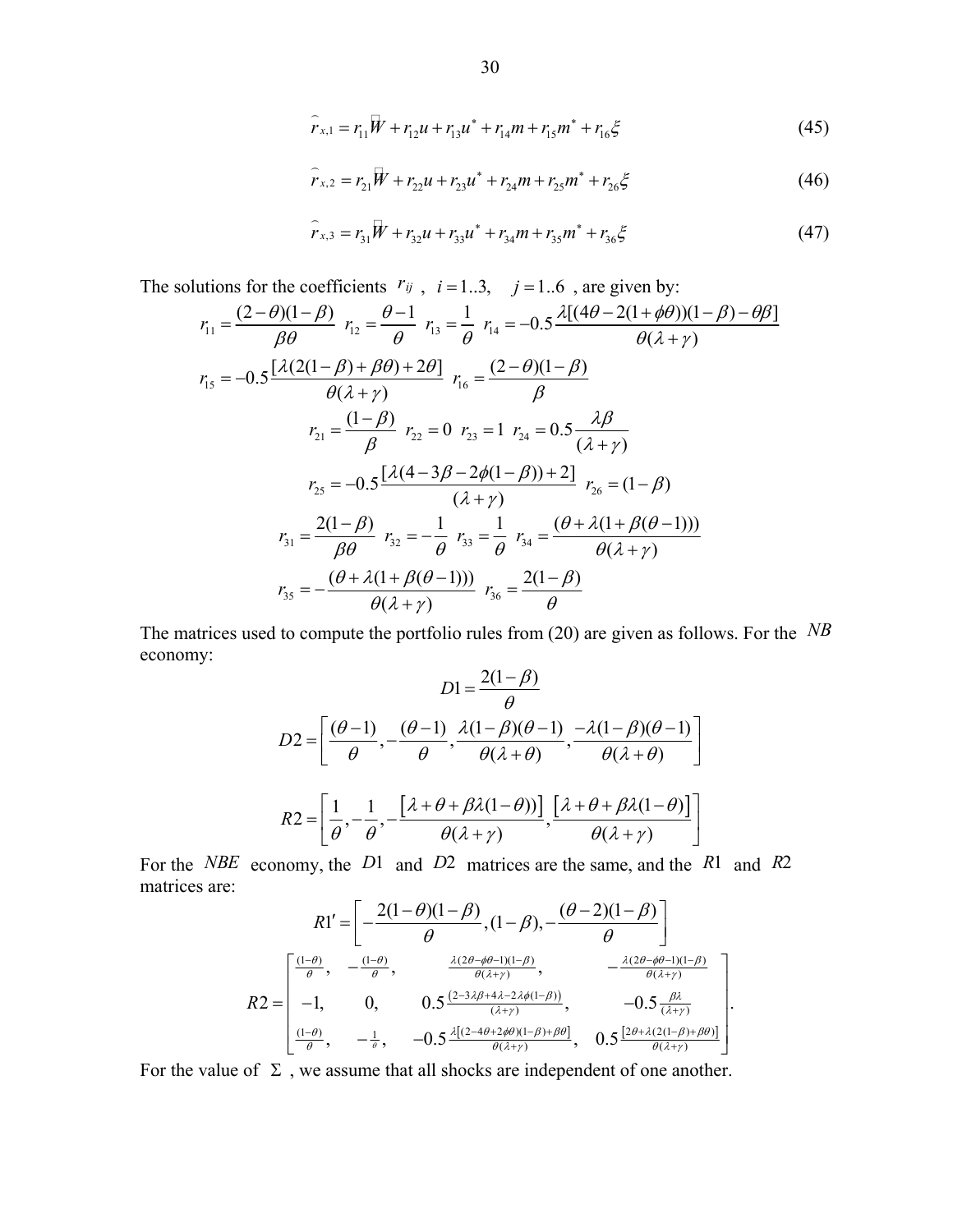## **REFERENCE**

- Bacchetta, P., and E. V. Wincoop,2000, "Trade in Nominal Assets and Net International Capital Flows," *Journal of International Money and Finance*, Vol. 19, pp. 55-72.
- Benigno, G., and P. Benigno, 2006, "Designing Targeting Rules for International Monetary Cooperation," *Journal of Monetary Economics*, Vol. 53, pp. 506–73.
- Benigno, P., 2004, "Optimal Monetary Policy in a Currency Area," *Journal of International Economics,* Vol. 63, pp.293-320.
- Benigno, P., 2001, "Price Stability with Imperfect Financial Market Integration," mimeo, NYU.
- Bowman, D., and B. Doyle, 2002, " New Keynesian, Open Economy Models and their Implications for Monetary Policy, in *Price Adjustment and Monetary Policy*," Bank of Canada, Ottawa.
- Devereux, M. B., and A. Sutherland, 2006a, "Country Portfolios in Open Economy Macro Models" (unpublished manuscript, UBC).
- Devereux, M. B., and A. Sutherland, 2006b, "Country Portfolio Dynamics" (unpublished manuscript, UBC).
- Devereux, M., and M. Saito, 2005, "A Portfolio Theory of International Capital Flows" (unpublished manuscript, UBC).
- Devereux, M. B., 2004, "Should the Exchange Rate be a Shock Absorber?", *Journal of International Economics,* Vol. 62, pp. 359–77.
- Evans, M., and V. Hnatkovska, 2005, " International Capital Flows, Returns and World Financial Integration," NBER Working Paper 11701.
- Engel, C., and A. Matsumoto, 2005, "Portfolio Choice in a Monetary Open-Economy DSGE Model" (unpublished manuscript, University of Wisconsin and IMF).
- Fergusen, R., 2005, "Globalization: Evidence and Policy Implications," San Francisco speech.
- Fisher, R.W., 2006, "Coping with Globalization's Impact on Monetary Policy," ASSA Meetings speech.
- Friedman, M., 1953, "The Case for Flexible Exchange Rates," In M. Friedman *Essays in Positive Economics*, University of Chicago Press.
- Gali, J., and T. Monacelli, 2005, "Optimal Monetary Policy in a Small Open Economy" *Review of Economic Studies*